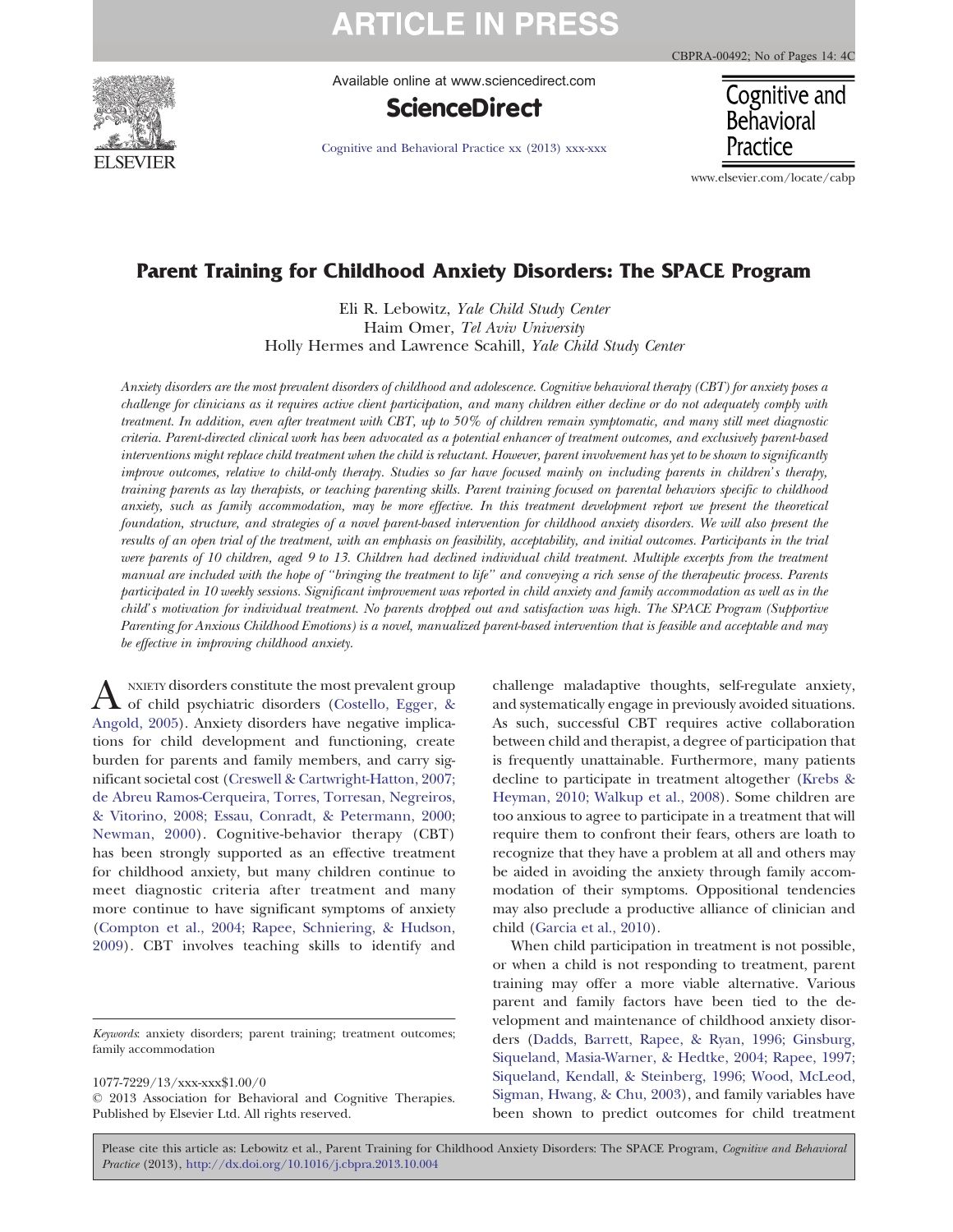[\(Crawford & Manassis, 2001; Southam-Gerow, Kendall, &](#page-11-0) [Weersing, 2001](#page-11-0)). Parent training has also been effective in the treatment of other disorders. In externalizing disorders, for example, in which child motivation for treatment is often low, parent training has been an effective, evidence-based method of treatment ([Eyberg,](#page-11-0) [Nelson, & Boggs, 2008; Kaminski, Valle, Filene, & Boyle,](#page-11-0) [2008\)](#page-11-0). The evidence supporting a role for family factors in the etiology of child anxiety, the data tying family variables to child outcomes, and the success of parent work in other disorders have all led to a common assumption that parent involvement in treating childhood anxiety would enhance treatment outcomes. However, in the case of anxiety disorders, parent involvement in treatment has not yet produced the desired results. A number of clinical trials have compared child treatment with parental involvement to child only treatment and have failed to convincingly show superior results for the inclusion of parents ([Barmish & Kendall, 2005; Breinholst, Esbjorn,](#page-11-0) [Reinholdt-Dunne, & Stallard, 2012; Reynolds, Wilson,](#page-11-0) [Austin, & Hooper, 2012; Silverman, Pina, & Viswesvaran,](#page-11-0) [2008\)](#page-11-0). Overall, child therapy with parent involvement has been largely equally effective to child-alone treatment, but not more so.

Of the approximately 10 randomized control trials (RCTs) that have compared outcomes for childhood anxiety with and without parental involvement in treatment, one has shown clear benefit of including parents [\(Barrett, Dadds, & Rapee, 1996\)](#page-11-0), while other have shown nonsignificant trends in this direction [\(Cobham, Dadds, &](#page-11-0) [Spence, 1998; Heyne et al., 2002; Mendlowitz et al., 1999;](#page-11-0) [Spence, 2000; Wood, Piacentini, Southam-Gerow, Chu, &](#page-11-0) [Sigman, 2006](#page-11-0)), no effect [\(Nauta, Scholing, Emmelkamp,](#page-12-0) [& Minderaa, 2001; Nauta, Scholing, Emmelkamp, &](#page-12-0) [Minderaa, 2003; Siqueland, 2005\)](#page-12-0), or even an advantage for child-only treatment [\(Bodden et al., 2008\)](#page-11-0). Very few studies have tested parent-only interventions for childhood anxiety and among the few existing studies [\(Cartwright-Hatton et al., 2011; Lyneham & Rapee, 2006;](#page-11-0) [Thienemann, Moore, & Tompkins, 2006](#page-11-0)) the emphasis has been on training parents as lay therapists to implement CBT with the child.

One explanation for the underwhelming results of including parents in child CBT may be in the lack of theory-driven interventions that target parental behaviors specific to the context of childhood anxiety. Parent inclusion in treatment has so far focused primarily on making parents more involved in the child's treatment (for example, by having parents attend child sessions), training parents as lay CBT therapists, and teaching generic parenting skills such as problem-solving. A recent study of childhood obsessive-compulsive disorder (OCD), which reported significantly improved response rates when including parents in treatment [\(Peris &](#page-12-0)

[Piacentini, 2012](#page-12-0)), stands out with its theory-driven focus on particular aspects of the parent-child relationship and its concentration on cases that otherwise are likely to be refractory.

In the case of most anxiety disorders, a relatively small number of programs have focused on modifying parental behavior specific to the context of a child's anxiety symptoms. Among these are such programs as Timid to Tiger [\(Cartwright-Hatton, 2010; Merry, 2011\)](#page-11-0) and modifications of Parent Child Interaction Therapy (PCIT) for use with anxiety disorders [\(Pincus, Santucci, Ehrenreich,](#page-12-0) [& Eyberg, 2008; Puliafico, Comer, & Pincus, 2012](#page-12-0)). These interventions integrate the parent training know-how developed in the areas of parent management and treatment of disruptive behaviors within the framework of a therapy for childhood anxiety. However, these interventions are aimed primarily at younger children. PCIT modifications such as the CALM program ([Puliafico](#page-12-0) [et al., 2012](#page-12-0)) are aimed at children up to age 7, and Timid to Tiger is geared to children through age 8. PCIT relies on child participation in the treatment sessions, and although this can be difficult, it is a challenge that can generally be overcome with young children. Timid to Tiger does not actively involve children, but it is a group intervention and also focuses on younger ages.

This report presents a manualized parent-based treatment intervention ([Lebowitz & Omer, 2013](#page-12-0)). The SPACE Program (Supportive Parenting for Anxious Childhood Emotions) moves away from teaching parents specific sets of skills and aims to target the fundamental dynamics underlying the interaction between parents and anxious children. SPACE has shown promise in parent-based treatment of childhood and adolescent OCD ([Lebowitz,](#page-12-0) [2013\)](#page-12-0). SPACE is designed to be implemented with schoolage children and adolescents and is exclusively parentbased, allowing for treatment delivery without the need for child collaboration.

### Theoretical Foundation Anxiety as a Systemic Phenomenon

Like most mammals, children are born physically and psychologically unprepared to contend with danger. Rather, they rely on caretakers (typically, though not exclusively, "biological parents" as we will henceforth refer to them) for many of the basic functions involved in dealing with threat. Parents provide protection from threat, reassurance of safety when appropriate, and aid in the regulation of inner states of arousal. Various theoretical perspectives, such as attachment theory have described the bond between parents and children, and the ways in which anxiety "activates" those bonds, causing children to seek parental soothing or protection and parents to provide them (J. [Bowlby, 1969;](#page-11-0) R. [Bowlby &](#page-11-0) [King, 2004](#page-11-0)). In Harlow's seminal experiments on primate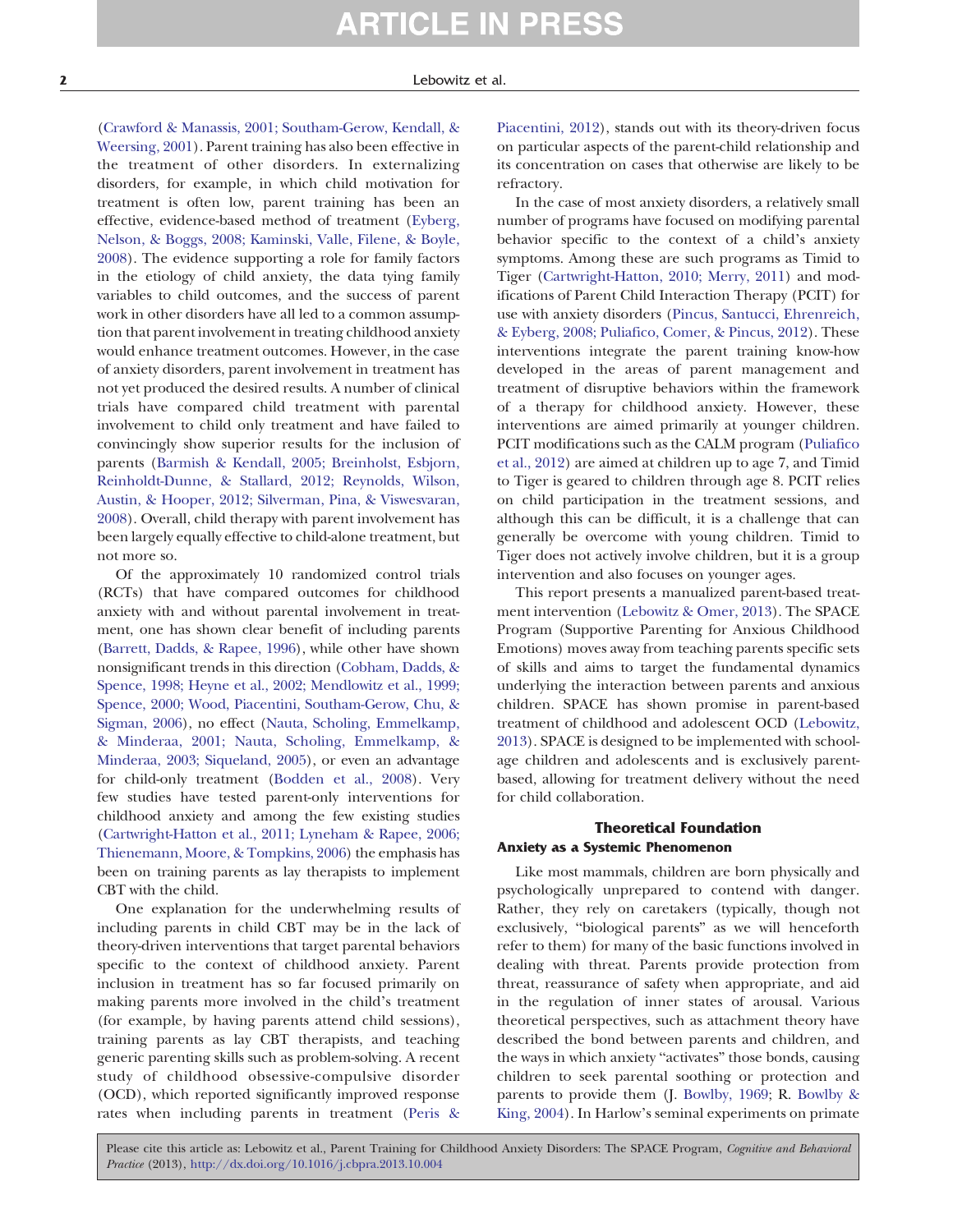attachment, for instance, fear was used to trigger the attachment response in young monkeys [\(Harlow &](#page-11-0) [Zimmermann, 1959\)](#page-11-0).

Elements of the anxiety response are generally adaptive and desirable when an individual is faced with actual threat, but become maladaptive when repeatedly activated by realistically innocuous stimuli in the context of an anxiety disorder. This is generally accepted to be true of elements of the anxiety response—for example, physiological and cognitive shifts that occur within the individual (e.g., [Beck, Emery, & Greenberg, 2005\)](#page-11-0)—but the principle can also be applied to the interpersonal and systemic aspects of anxiety. Parental responses to a child's anxiety could be characterized as repeated "triggering" of the attachment system, leading parents to act protectively, provide reassurance, aid in regulation of arousal and negative affect, and assist in avoiding anxiety-provoking stimuli.

However, these responses are mostly counter to the cognitive and behavioral principles of overcoming anxiety and may impede progress in CBT. Where CBT aims to promote coping, minimize avoidance, encourage deliberate exposure, and decatastrophize the experience of anxiety ([Lebowitz & Omer, 2013\)](#page-12-0), parents' protective responses may do the opposite. Children with anxiety disorders also typically exhibit difficulty with the selfregulation of emotion [\(Suveg, Sood, Comer, & Kendall,](#page-13-0) [2009; Suveg & Zeman, 2004\)](#page-13-0), and protectiveness may encourage the ongoing reliance on parents for regulating or avoiding their inner affective state. The SPACE Program aims to address these core aspects of the parent-child relationship shaped by the recurring anxiety. One concept that captures many of the ways in which parents are "drawn in" to their child's anxiety is family accommodation.

#### Family Accommodation

Family accommodation, which was first studied in relation to OCD [\(Calvocoressi et al., 1995; Lebowitz,](#page-11-0) [Panza, Su, & Bloch, 2012; Storch et al., 2007\)](#page-11-0) and more recently across anxiety disorders ([Lebowitz et al., 2013](#page-12-0)), describes parental behaviors aimed at helping a child to avoid the distress caused by their disorder. Accommodation can include both active participation in the child's anxious symptoms, and modification to the parents' or family's routines caused by the child's anxiety. Examples of participation include answering reassurance-seeking questions for a child with generalized anxiety or sleeping next to a child with separation anxiety. An example of modifications would be not inviting guests to the home when a child has social phobia. Family accommodation has been shown to be a significant predictor of poor treatment outcomes [\(Crawford & Manassis, 2001; Garcia](#page-11-0) [et al., 2010](#page-11-0)). In one study [\(Storch et al., 2010](#page-12-0)), familybased treatment for childhood OCD that targeted parental accommodation to the child's symptoms was effective in reducing the accommodation and improving OCD symptoms even among children who were classified as medication nonresponders. In another study, using the SPACE approach described here, parent-based treatment aimed at reducing accommodation led to significant improvement in children who resisted individual therapy ([Lebowitz, 2013\)](#page-12-0).

### Nonviolent Resistance and Parents' Ability to Take Action

A child who is very anxious or who has come to rely extensively on family accommodation may resist or actively oppose any changes that threaten to reduce the accommodation. Reports on children with OCD have indicated that children often forcefully impose accommodation on their parents. Many children even react violently, with physical or verbal aggression, to "infringements" of the accommodation ([Lebowitz, Omer, &](#page-12-0) [Leckman, 2011; Lebowitz, Vitulano, Mataix-Cols, &](#page-12-0) [Leckman, 2011; Lebowitz, Vitulano, & Omer, 2011](#page-12-0)). These outbursts can be conceptualized as "extinction bursts" and present a serious challenge to parents attempting to limit the accommodation to the child's symptoms. Other children may respond with dramatic displays of distress, threats toward themselves, or accusatory remarks toward parents (e.g., "You don't love me"). Parents' ability to modify their responses is therefore often contingent on their ability to act without the child's collaboration, and even in the face of significant opposition. However, equally important is the need to avoid escalating the aggression or responding in kind for instance, becoming entrenched in shouting matches, arguments, power struggles, or physical altercations.

One theoretical and conceptual framework uniquely suited to overcoming this difficulty is that of Non-Violent Resistance (NVR). NVR was pioneered in the geopolitical sphere by movements such as those led by Gandhi and Martin Luther King, Jr. ([Gandhi, 1951; King, 2003\)](#page-11-0) and has been adapted to the family context by [Omer \(2004,](#page-12-0) [2011\).](#page-12-0) The core principle of NVR is that in a situation of conflict or disagreement, the choice to focus on changing the other leads to obstinate resistance and escalation, and causes the individual to miss opportunities to act productively by shaping their own behavior. In an NVR process the question of "How can I make you do this" is replaced with 'How can I stand by my own beliefs, without attacking or giving in?" Abiding resolutely to this principle may help parents avoid being drawn in by the child's strong affect or impulsive acts, allowing them to diffuse many otherwise explosive situations. NVR responses can include the deliberate ignoring of undesirable behaviors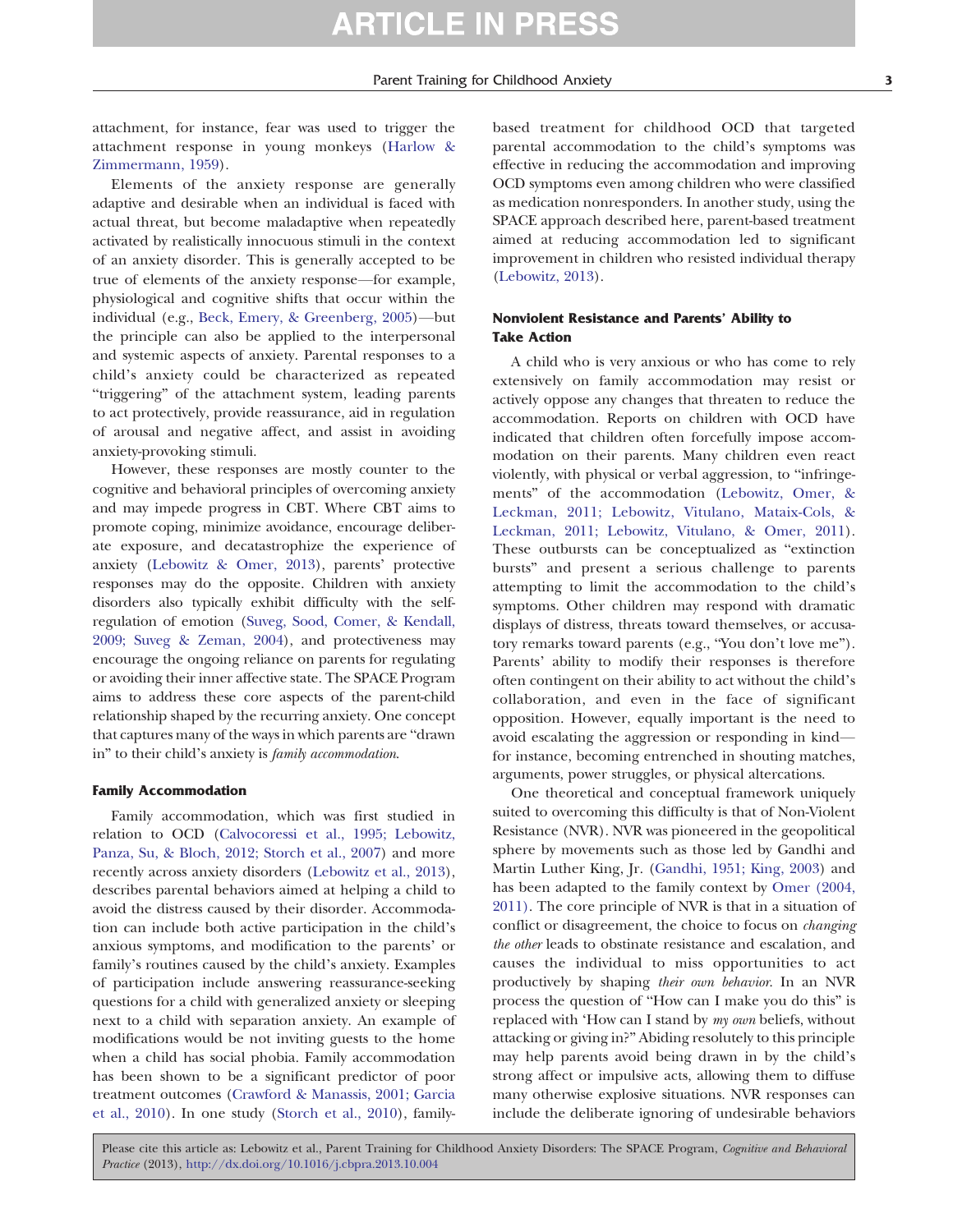#### Lebowitz et al.

similar to that used in other behavioral programs, but can also include other, more "active" steps taken to resist unacceptable behaviors.

Translations of the NVR approach have shown initial effectiveness in helping parents to cope with selfdestructive or aggressive behaviors of youth [\(Weinblatt &](#page-13-0) [Omer, 2008\)](#page-13-0), as well as with demands of highly dependent young adults ([Lebowitz, Dolberger, Nortov, &](#page-12-0) [Omer, 2012\)](#page-12-0). Like child anxiety disorders, these situations present complex dilemmas in which behavioral approaches aimed at directly changing the child's behavior may lead to counterproductive and rapidly escalating results. The SPACE Program applies the principles of NVR to help parents reduce their own accommodating behavior in the context of a child's anxiety and to cope with the child's distress or resistance, while maintaining a supportive stance toward the child.

The SPACE Program integrates this theoretical foundation in an attempt to operationalize a conceptual shift in parent-based interventions for childhood anxiety. It does not focus on teaching parents specific skills such as positive reinforcement or problem solving, nor does it attempt to use parents as lay therapists in order to modify the child's behavior. Rather, it explicitly focuses on changing parent responses to the child's anxious states, gradually withdrawing the accommodating behaviors on which the child has come to rely. In doing so it adopts a systemic rather than purely individual view of childhood anxiety. The program adopts principles and tools developed in other contexts, such as NVR, to provide parents with practical tools for acting in a unilateral fashion, neither encouraging maladaptive behavior nor acquiescing to it. Like PCIT for anxiety and similar programs [\(Cartwright-Hatton, 2010; Comer et al., 2012;](#page-11-0) [Puliafico et al., 2012\)](#page-11-0), SPACE integrates tools that are useful for dealing with externalizing behaviors into a treatment for anxiety. However, it provides a framework for dealing with the developmentally distinct challenges of older children. It also does not rely on the child's participation in treatment, which can be harder to achieve with children beyond early childhood. The increased focus on family accommodation in SPACE expands on the systemic conceptualization of anxiety by targeting the core attachment dynamic: children's need for, and parents' tendency to provide, protection and regulation of negative affect. Parents learn to anchor themselves more effectively in the face of the child's distress and provide the child with an anchor to withstand their own powerful emotions ([Omer, Steinmetz, Carthy,](#page-12-0) [& von Schlippe, 2013\)](#page-12-0).

### Treatment Procedure and Clinical Vignettes

The SPACE Program treatment manual is both structured and flexible. Treatment proceeds along a series of steps that are consistent across cases. Treatment modules are implemented as needed during the course of therapy to address particular issues or difficulties. The first step in treatment is an introductory phase during which parents are introduced to the systemic conceptualization of childhood anxiety and to the rationale and principles of treatment. During this phase many parent questions (e.g., Why am I here and not my child? Does this mean that it is my fault?) are addressed. The following are two excerpts from The SPACE Program manual introducing the notion of parent change as a tool for treatment, and the idea of acting without a child's collaboration:

Ask parents to describe prior attempts at directly changing child behavior, thought, or emotion and the results that this had. Discuss the reasons that this approach has not been successful and help parents to see that it is not because they have been "doing it wrong."

"It is important that you understand that those attempts did not fail because you didn't think of the right thing to say, or because the wrong person said them. We simply can't make someone different, unless they ask us to help them change. That is why in this treatment we have something better. We have a tool so powerful that if we use it your child will almost certainly start to get better. And the wonderful thing is that this tool is one you actually can control. What is it? It is your own behavior! We know that if you can change your own behavior in some important ways then you can help your child to cope much better with anxiety! Some children may feel compelled to resist the changes you make, because of their anxiety. This is normal and to be

expected. If children were able to take the long view and act in their own long-term best interests all the time they wouldn't be children at all. They would be quite remarkable adults. However, it is important that you remind yourself that you are acting in your children's best interests and that the steps you take will not harm them. As we plan the steps you take, we will also talk about how to respond in a productive and supportive way to your child's reactions to the process."

The next step involves parents and therapist meticulously reviewing the family's daily schedule and habits, identifying accommodating behaviors, systematically charting and monitoring these over the course of the week, and then choosing particular target problems to address. Then, parents are advised on how to inform the child that they will be working to change their behavior in the targeted domain. Below is an excerpt from the manual describing how parents might inform the child:

Find a time when you and your child are both calm and relaxed. It is important to have both of you present for this discussion, so make sure to pick a time when you are both free of other obligations and distractions. You may need to arrange for someone to watch the other siblings while you are having this conversation, or perhaps choose a time when they are out of the home. This part of the process should never be done at the moment at which your child's anxiety has been triggered. In other words, if your child is afraid of going down into the basement alone and has just come up after a failed attempt to go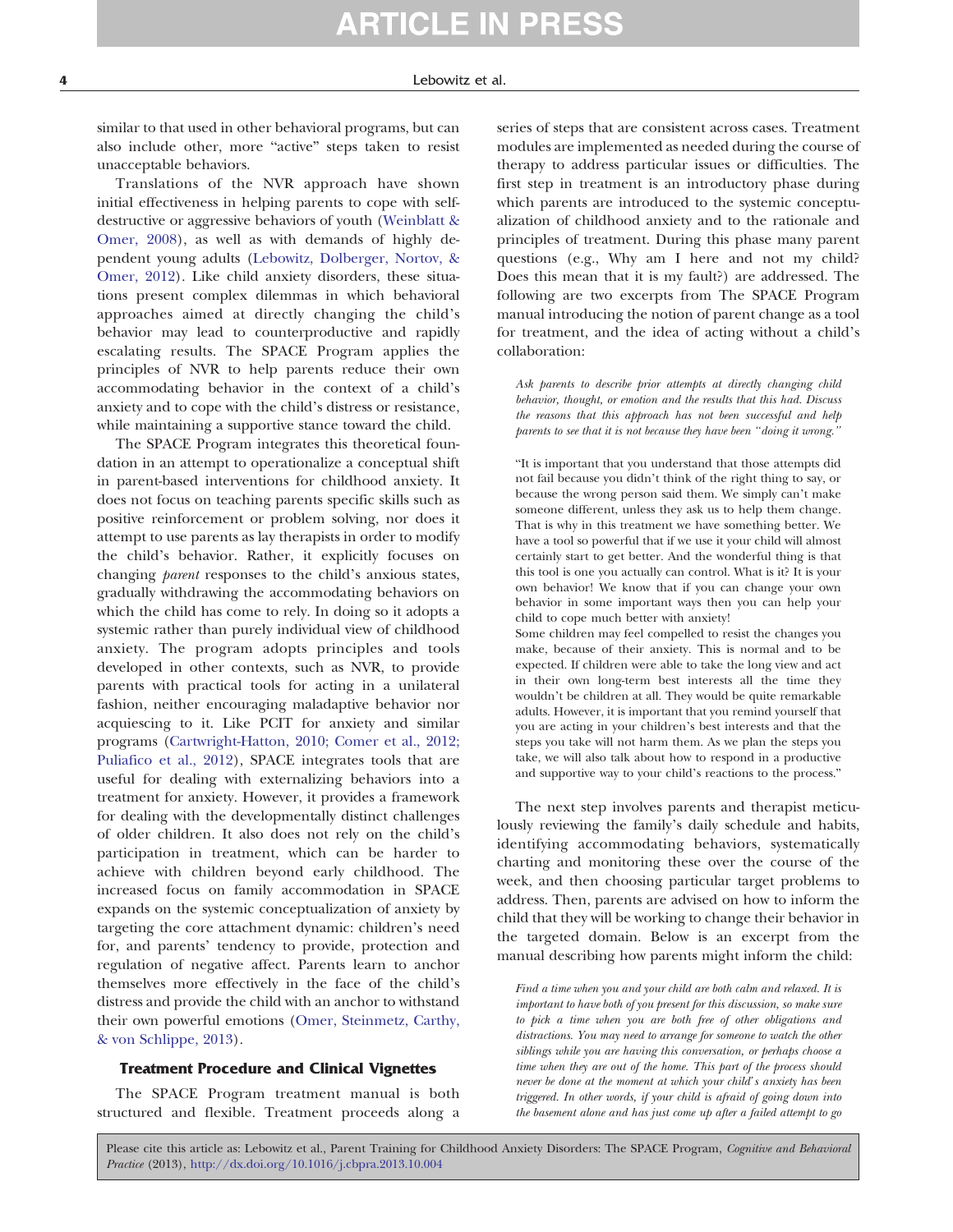there, don't take that moment as the opportunity to say, "You know, we really need to talk about that—we are going to be working on that very fear." Rather, wait for a time when your child is not acting fearful and you are not feeling frustrated by his avoidance. Sit down with him in a relaxed way and say, "We know how difficult it is for you to do \_\_\_\_\_\_\_\_\_\_\_\_ (fill in as appropriate). We understand it makes you feel really anxious or afraid. We want you to know that this is perfectly natural and everyone feels afraid some of the time. But we also want you to know that it is our job as your parents to help you get better at things that are hard for you, and we have decided to do exactly that. We are going to be working on this for a while and we know it will probably take time, but we love you too much not to help you when you need help. Soon we'll talk about it again and we will have some ideas for things to do that will make you get better at handling \_\_\_\_\_\_\_\_\_\_\_\_\_\_. We are really very proud of you!"

Parents are often encouraged to use written rather than verbal communication. This is particularly useful when relations are strained or they anticipate a hostile reaction. The treatment manual includes specific instructions on formulating the written message and dealing with children's reactions to it. For parents who have not yet informed the child that they are participating in treatment, this step will also serve that purpose. Throughout the SPACE Program parents are encouraged to be open and transparent with the child about their plans.

In the next step the therapist and parents plan specific changes to the targeted parental behavior and inform the child of the particular changes they will make. Below is an example of a plan formulated for a child with generalized and separation anxiety who was calling her mother's phone multiple times per day. Included is the suggested text for informing her of the planned changes:

Plan:

- ❖ Mother and father will each not respond to more than one phone call a day.
- ❖ Mother and father will each call child one time per day. Mother will call at 2 P.M. and father will call at 4 P.M.
- ❖ Child will be rewarded—one Disney princess card—for every day they do not call each parent more than one time.
- ❖ Child will be informed of this in advance.
- ❖ Child will be instructed to send a text message in case of urgent need to communicate with parents. The text message must include the specific reason for calling. Any other messages will not be responded to.

#### Text:

"Monica, last week we told you we were going to be thinking about ways to help you get better at handling the worry-thoughts you have every day. We know those thoughts make you really scared and are proud of you for doing so well at school and dance despite the thoughts. Even though you think you really need to talk to us on the phone when you have those thoughts, we are sure that you will actually be okay even if you don't talk to us. We believe that 100%. That's why from now on Mom and Dad are not going to answer the phone when you call us at work more than one time. You can talk to each of us one time and after that we will not answer any more. Because we know how hard it might be for you we will also call you one time every day. Mom will call you at 2 and Dad will call you at 4. When you manage not to call each of us more than one time you will get a prize—one Disney princess card. If it is too hard for you one day and you call us more often than one time you can always try again the next day. But even if you do call we will not answer after the first time. If you have something that is really urgent to tell us you can send mom or dad a text message and tell us what the matter is. We will decide if we should call you or not. We know this could be hard and we are not trying to punish you or hurt you. We love you and want to help.

Note that although the gradual steps described in this plan are similar to those constructed in other treatments for anxiety, the SPACE plan focuses entirely on the parents' behavior. The child is not required to change her behavior (although she is rewarded if she does) and therefore the plan's success does not hinge on the child's cooperation. Instead, the parents make it clear that they will change their behavior (not answering the phone) and only they are responsible for the implementation.

Over the remainder of treatment additional target problems are addressed and parents are encouraged to increasingly take initiative in choosing the problems and formulating the plans. The actual accommodation is carefully monitored and difficulties in accomplishing the planned changes are discussed. At the end of treatment the overall changes are reviewed and the parents plan for dealing with similar problems in the future.

### Supplemental Modules and Tools for Troubleshooting the SPACE Program

Increasing Collaboration Between Parents

This module includes tools for overcoming difficulties in creating a collaborative process that engages both parents, addressing differing points of view, and maintaining a unified stance with regard to the child. One common challenge occurs when one parent focuses on accepting the child's difficulties and providing warm empathy while the other feels strongly that accommodating the symptoms encourages the child's avoidance. The therapist integrates both parents' points of view and emphasizes that supporting the child requires both empathic acceptance and reducing accommodation in a way that conveys confidence in the child's abilities. The therapist introduces exercises such as role-play and creating dedicated times for communication. Below is an example of the way role-playing is used to increase collaboration:

For one night I would like to ask you to "change places," to switch roles. You, Mom, have been working so hard to make sure that Kyle feels comforted at night and that he can rely on you. You will be responsible—for just this one night—for helping Kyle to see that he can handle being anxious even if he doesn't sleep next to you.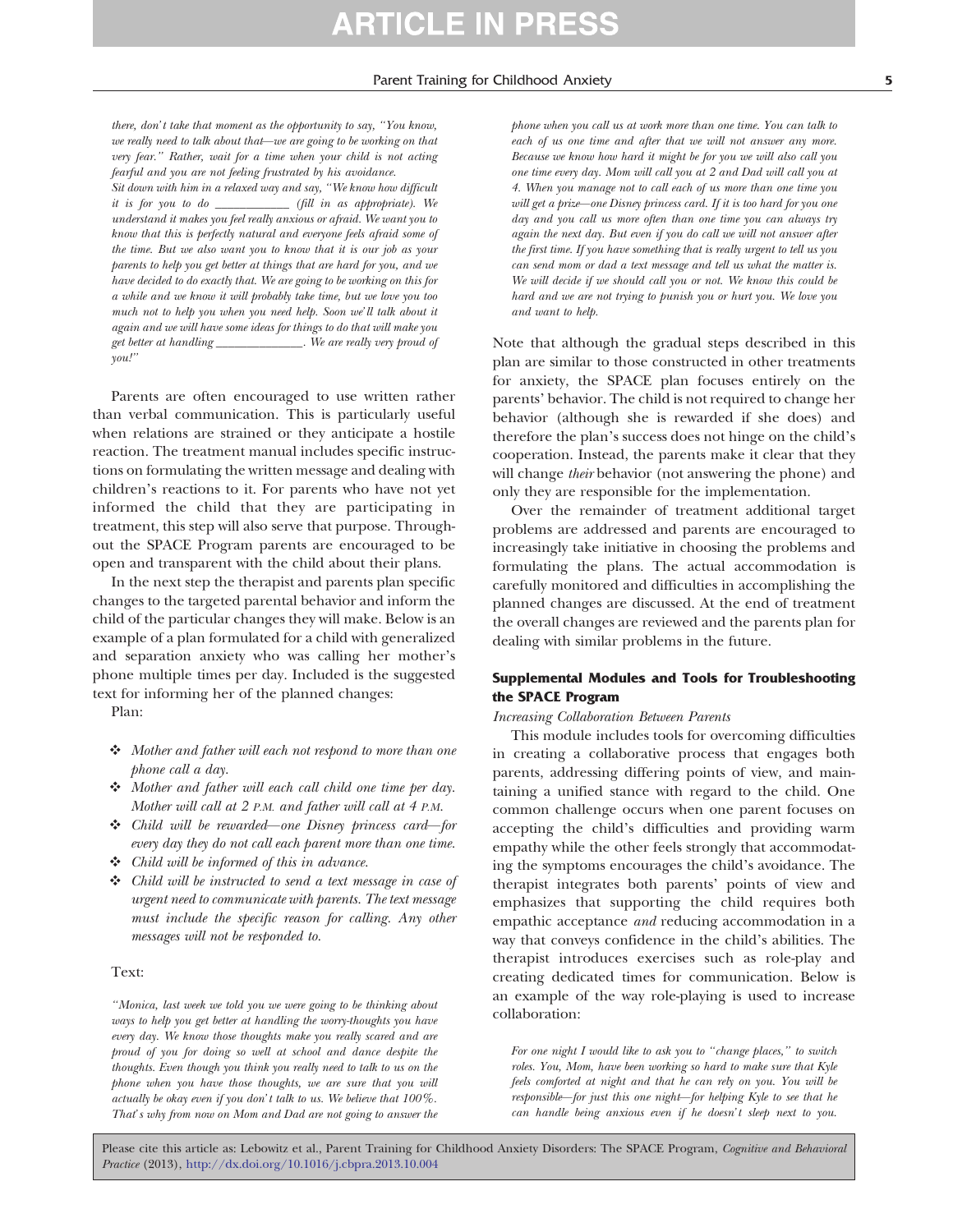#### **6** Lebowitz et al.

Remember, this is only for just the one night. You, Dad, have been trying hard to make sure Kyle overcomes his fear and does not rely too much on your presence or reassurance. Just for tonight, you will have another job—you will simply try to help him to feel loved, accepted, and comforted. For this one night you will not try to make him better, only make him feel better.

#### Accessing Support

The SPACE Program encourages parents to enlist the support of others from outside the immediate nuclear family who can bolster the parents' efforts, reinforce their messages to the child, act as mediators when a child responds with hostility, encourage and aid the child in coping with the changes, and support the parents in dealing with the difficult process. Parents create a list of potential supporters and are guided in asking for their help and assigning specific roles they can play. The manual includes suggested texts for addressing parents' inhibitions around engaging others in the process, such as the fear of condemnation, trepidation about the child's reactions, or embarrassment at "washing their dirty laundry in public."

#### Dealing With Disruptive Behavior

This session module is deployed when parents fear a child will respond aggressively to the planned changes, or when this has occurred over the course of treatment. Extinction bursts brought on by the reduced accommodation can challenge the parents' determination and the aim of this module is to equip with the parents with effective tools for weathering these episodes. The tools draw on other helpful implementations of NVR for destructive and explosive behaviors of youth. They include teaching parents to delay their response lowering the likelihood of impulsive reactions parents may regret later, to utilize supporters in order to ensure the child's behavior is "publicized" outside of the immediate family, to convey to the child the severity of the behavior in a serious but not accusatory way, and to demonstrate the determined but nonviolent opposition to these behaviors. Below are two excerpts of sample texts that supporters can use to convey to the child their response to violent or explosive behaviors:

"Fiona, I really like you and think you're a great kid. I heard from your mom and dad that you acted violently the other day. You hit them and used words like'asshole.' I want you to know that even if you were feeling bad that kind of behavior is not something that's ever okay. I know your parents are trying to help you get better at handling things and I really support them. I also would really like to help you if I can. If there is any way I might help at all please let me know."

"Gary, I know you are a good boy. The past few nights I have heard from my house the way you have been acting. I even saw you run into the street after your parents. I know you must have been really upset but that kind of behavior is not good. It is dangerous. I think your parents are doing their job, trying to help you, but if I can help in some way I would love to try. Perhaps there is something you'd like me to tell them?"

### Coping With Threats to Self

This module instructs parents on maintaining safety and responding appropriately when a child expresses threats toward himself as a result of the parents' actions. Parents learn the importance of not disregarding such threats and of not allowing the threat to undermine their determination to help the child overcome anxiety. What follows is an example of text used by parents to inform a child of the seriousness with which they are taking threats of self-injury and of their plans to act in order to protect the child from harm.

"What you said earlier, about killing yourself, is very serious. We love you very much and as your parents it is always our job to keep you safe. We will do anything we can to make sure you do not get hurt, even from yourself. We have decided that we must supervise you to make sure nothing bad happens to you. We will watch you for 24 hours and then decide how to proceed. Because we need to keep you absolutely safe we will get help from relatives or friends who care about you and will help us to protect you. For the next 24 hours you will not be alone. This is not a punishment and you should definitely tell us if you think about suicide so that we can help you to stay safe and get better."

#### Teaching and Modeling Self-Regulation

Parents learn cognitive and physiological tools and practice them with the child. Relaxing breathing and progressive muscle relaxation target the need for somatic regulation. Cognitive restructuring, self-talk, and the use of imagery target the cognitive and emotional aspects of anxiety. The use of these tools in SPACE is different from that in CBT for anxiety and in other parent interventions. In SPACE, the tools are only implemented when a child is receptive, and the treatment relies primarily on the reduced accommodation in the parents' behavior. This is in contrast to CBT for anxiety, which relies primarily on modifying the child's behavior through the use of these skills and through exposures. In accordance with the parental emphasis of the SPACE Program, parents are encouraged to model the use of self-regulation skills to better cope with the child's distress. By applying the tools to themselves, when feeling overwhelmed by the child's anxiety, the cycle linking parent and child anxiety can be interrupted. A therapist can introduce this goal in the following way:

"In the past, you often reacted very anxiously when your child became fearful. That's normal, but reacting like that can actually increase your child's fear as well. He can sense that you are afraid of his fear. It would be helpful for you to learn to control your own reactions, so you can better withstand his anxiety. We will learn some simple exercises that will help you do that. Then you can say to your child: 'I didn't used to think that you can cope with anxiety. I would get very afraid for you, and I know that made you more afraid as well. Now I understand that you are stronger than I thought. I have become sure that you can cope. So now, when I feel afraid for you I take a deep breath and that helps me to calm down. I tell myself that you are strong. I would like to help you to use tools like that as well.'"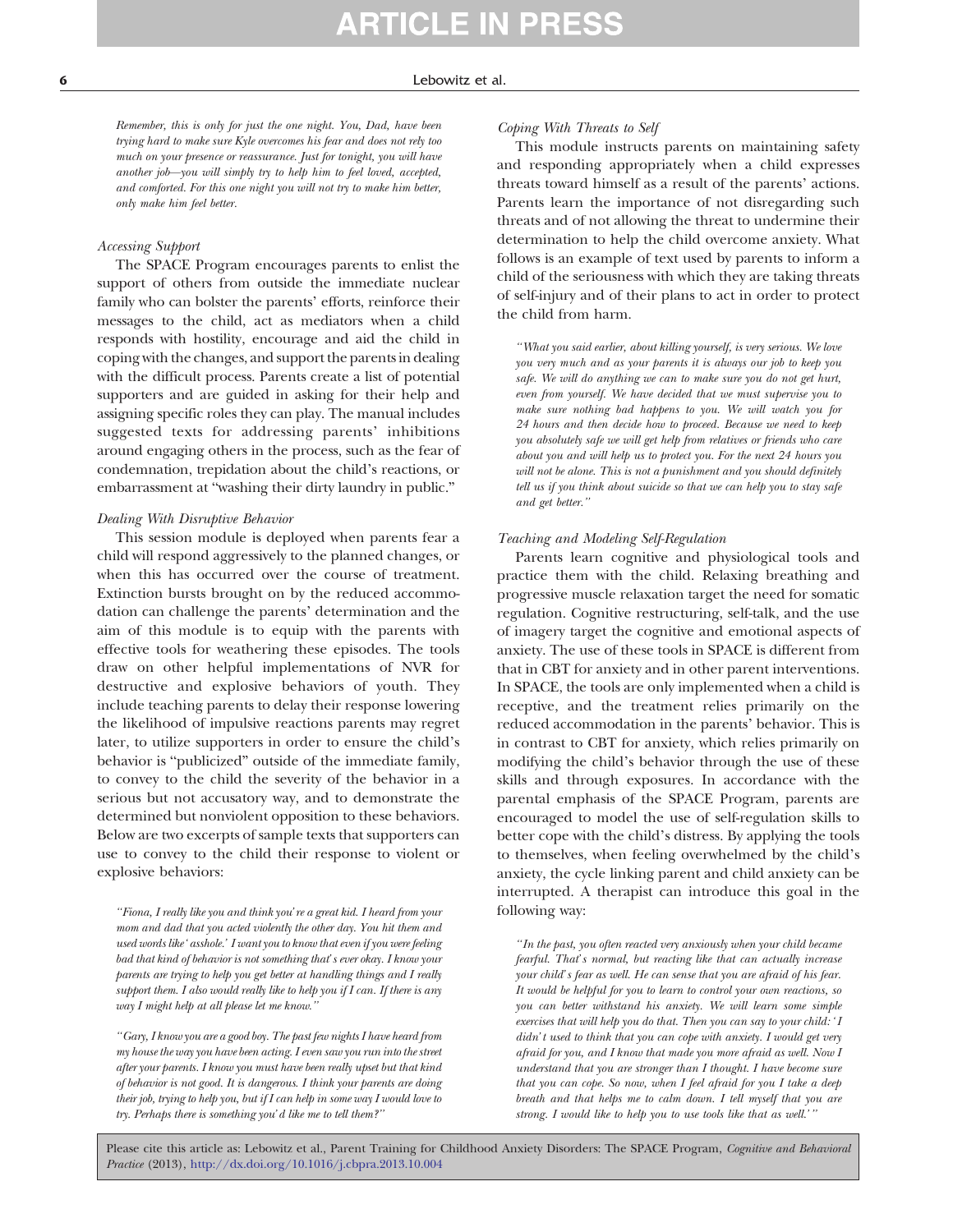#### Parent Training for Childhood Anxiety 7 and 7 and 7 and 7 and 7 and 7 and 7 and 7 and 7 and 7 and 7 and 7 and 7 and 7 and 7 and 7 and 7 and 7 and 7 and 7 and 7 and 7 and 7 and 7 and 7 and 7 and 7 and 7 and 7 and 7 and 7 an

### Open Trial of the Space Program

We now present results from an open trial and feasibility study of the SPACE Program. In accordance with accepted guidelines for the development of evidencebased interventions, we conducted this open pilot before undertaking more systematic, larger or controlled trials of the program in order to gauge its feasibility, acceptability, and potential efficacy, as well as to allow for fine-tuning of the manual, which had been largely developed in earlier piloting stages ([Rounsaville, Carroll,](#page-12-0) [& Onken, 2001\)](#page-12-0). The goals therefore were to assess treatment integrity, adherence, and acceptability, as well the changes in child symptomatology. We chose to focus, for the purposes of this trial, on parents of children who had refused individual treatment because this is a population of anxious children much in need of novel interventions.

### Materials and Methods

#### Participants

This study was conducted at the Yale Child Study Center Program for Anxiety Disorders. Participants were the parents of 10 children, aged 9 to 13,  $(M \text{ age} = 11.2;$ 50% male). Inclusion criteria included (a) primary DSM-IV-TR ([American Psychiatric Association, 2000\)](#page-11-0) diagnosis of either generalized anxiety disorder (GAD), separation anxiety disorder (SAD), social phobia (SoP) or OCD; (b) a score of 13 or more on the Pediatric Anxiety Rating Scale (PARS) ([RUPP Anxiety Study Group, 2002\)](#page-12-0) to reflect clinically significant anxiety; (c) child was offered the opportunity to participate in individual CBT and refused, or child refused to attend the assessment per parent report; (d) significant family accommodation as indicated by a score above 13 on the items from the Family Accommodation Scale–Anxiety (FASA; [Lebowitz](#page-12-0) [et al., 2013](#page-12-0)); (e) child had not been diagnosed with and did not meet criteria for a bipolar disorder or schizophrenia spectrum disorder or pervasive development disorder; (f) child was either not taking psychotropic medication or was kept on a stable dose for the duration of the trial. Parents of 14 children were offered participation, 11 completed all baseline assessments and were eligible. Parents of 10 children chose to participate. Of these children, 4 were taking psychotropic medication (4 SSRI and of these 1 also was taking an atypical antipsychotic), 90% were identified as Caucasian and 10% as Latino, 70% came from intact marriages (with both parents participating in all sessions) and 30% from single-parent homes (with only the mother participating). Of these 3 cases, 1 was a divorced mother (child had contact with father but father chose not to participate) and in the remaining 2 cases there was no identified biological father. Eight families were of medium to

medium-high socioeconomic situations, based on income and parent education, and two families of low to medium-low situation. Four of the children (40%) had previously participated in psychotherapy without significant improvement (treatment was described as CBT but we were not able to adequately establish treatment content). Five (50%) children met criteria for SAD, 1 (10%) for SoP, 5 (50%) for GAD, 4 (40%) for OCD, 2 (20%) for panic disorder. In addition, 2 children (20%) met DSM-IV-TR criteria for Tourette Syndrome and the same number met criteria for an attention-deficit disorder or for oppositional-defiant disorder.

### Measures

Diagnosing anxiety disorders. The Anxiety Disorders Interview Schedule (ADIS)–Parent Version was the main tool for establishing diagnosis and eligibility ([Silverman,](#page-12-0) [Saavedra, & Pina, 2001\)](#page-12-0). The ADIS is a semistructured diagnostic interview that has repeatedly shown reliability and good psychometric qualities. We relied on the parent version because this study focused on children who refused treatment and could also refuse to participate in assessment of anxiety symptoms. Raters were at the postgraduate level and had been trained by experienced senior team members on the use of the ADIS.

Assessing severity of anxiety symptoms. The Pediatric Anxiety Rating Scale (PARS) ([RUPP Anxiety Study](#page-12-0) [Group, 2002\)](#page-12-0) and the Clinical Global Impression Scale (CGI) severity/improvement [\(Guy W Editor, 1985](#page-11-0)) were the primary outcome measures. The PARS has adequate internal consistency ( $\alpha$  .64–.91) and interrater reliability (ICCs .78–.97), sensitivity to change in treatment studies, and convergent validity ([RUPP Anxiety Study Group, 2002;](#page-12-0) [Walkup et al., 2008\)](#page-12-0). Following established procedure (Walkup et al.), scores were calculated based on the summation of the six items for anxiety severity, frequency, distress, avoidance, and interference during the previous week. Total scores can range from 0 to 30, with scores above 13 indicative of clinically meaningful anxiety. Reductions of 35% to 50% posttreatment have been shown to be optimally associated with remission ([Caporino et al., 2013\)](#page-11-0). The CGI is a global measure of symptom severity widely used as an outcome measure in clinical trials and shown to be sensitive to treatment effects. Scores range from 1 to 7, with scores of 1 or 2 reflecting clinically meaningful improvement.

Assessing family accommodation. The Family Accommodation Scale–Anxiety (FASA) ([Lebowitz et al., 2013\)](#page-12-0) includes 9 items that query the frequency of participation in child symptoms (5 items) and modification of schedules and routines (4 items). Items are rated from 0 (never) to 4 (daily). The accommodation score is calculated as the sum of these 9 items. The scale also includes 1 item about parent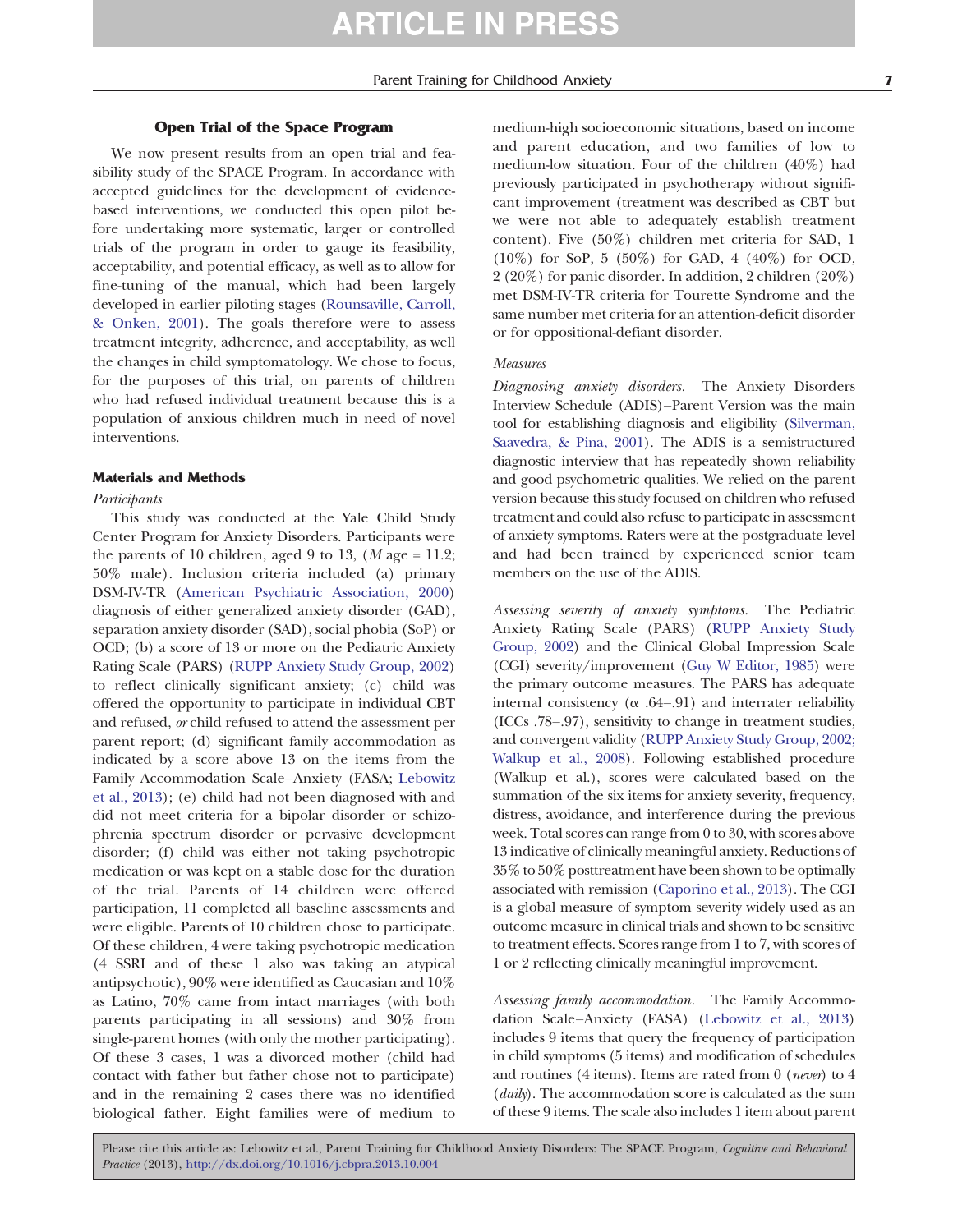#### 8 Lebowitz et al.

distress relating to the accommodation and 3 items that address child response to parents not accommodating. FASA has good internal consistency ( $\alpha = .9$ ) as well as convergent and divergent validity [\(Lebowitz et al., 2013\)](#page-12-0).

Assessing additional symptoms. The Child Behavior Checklist (CBCL) parent report was completed at baseline and is a widely used and well-established screening instrument that covers the range of childhood psychopathology and functioning [\(Achenbach, 1994](#page-11-0)). The Child Depression Inventory: Parent Version (CDI:P; [Kovacs,](#page-12-0) [1992](#page-12-0)) is a 17-item instrument for assessing depression in children between the ages of 7 to 17 and has good internal reliability ([Feng et al., 2012](#page-11-0)). Parents also completed a self-report of their own anxiety, the Beck Anxiety Inventory (BAI; [Steer & Beck, 1997](#page-12-0)). The BAI includes 21 anxietyrelated items, has good internal reliability ( $\alpha$  > .92) and good test-retest reliability ([Beck, Epstein, Brown, & Steer,](#page-11-0) [1988](#page-11-0)). Child OCD symptoms were assessed using the Child Yale Brown Obsessive Compulsive Scale (CYBOCS; [Scahill, Riddle, McSwigginHardin, & Ort, 1997](#page-12-0)), a clinicianadministered rating of obsessive-compulsive symptoms and their severity. The Coercive and Disruptive Behavior Scale for Pediatric OCD (CD-POC; [Lebowitz, Omer, et al., 2011](#page-12-0)) is an 18-item parent report checklist that assesses coercive imposition of accommodation by the child on the parents. The CD-POC has good internal reliability ( $\alpha = .87$ ; [Lebowitz, Omer, et al., 2011\)](#page-12-0).

Treatment integrity. To assess the degree to which treatment adhered to the session outline, the therapist completed a form describing the planned and actual focus of each session. For each session goal the therapist indicated whether it had been adhered to on a scale of 0 (not addressed) to 5 (completely accomplished). The sessions were also reviewed and outlines were revised if necessary to contribute to the final manualization process.

Attendance and satisfaction. Parent satisfaction was assessed with the Client Satisfaction Questionnaire (CSQ; [Attkisson & Zwick, 1982](#page-11-0)), a 12-item questionnaire rated 1 to 4 with items such as "If a friend were in need of similar help, would you recommend this service to him or her?"; "Have the services you received helped you to deal more effectively with your problems?"; "In an overall, general sense, how satisfied are you with the service you received?" Attendance was measured by calculating the total number of sessions attended by parents. The number of rescheduled appointments was also calculated. All families completed treatment.

### Procedure

Recruitment, assessment and consent. The study was carried out with the approval of the Institutional Review Board. Subjects were recruited through ongoing referrals

to the clinic. Potential subjects were introduced to the study design and rationale and then signed informed consent forms before completing the baseline assessment including interviews and self-report measures. All interviews and ratings, including the administration of the self-report measures, were done by independent raters trained on the respective procedures and no assessments were conducted in the presence of a therapist. Parents completed a midtreatment assessment after 5 treatment sessions and a final assessment after the 10th weekly session.

Treatment. The SPACE Program is a parent-only intervention designed for 10 to 12 weekly sessions and is intended to be both consistent across cases as well as flexible enough to allow for individual treatment tailoring. These goals are achieved through a manualized treatment process that includes eight treatment parts, which are consistent across all cases, and an additional five session modules, which are implemented as needed in accordance with therapist judgment [\(Lebowitz & Omer, 2013\)](#page-12-0). The treatment parts focus on charting and reducing accommodation in supportive ways: (1) setting the stage, (2) charting accommodation, (3) choosing a target problem, (4) formulating a plan, (5) reducing accommodation–continued, (6) additional targets, parents take the lead, (7) additional targets–continued, (8) summary and termination. The session modules provide practical tools for overcoming difficulties that might hamper this process: (1) teaching and modeling self-regulation, (2) coping with disruptive behavior, (3) coping with threats to self, (4) accessing support, (5) improving collaboration between parents. See [Figure 1](#page-8-0) for a graphic representation of the sequential and flexible elements of the SPACE Program. The treatment focuses explicitly on modifying parent behavior with the goal of helping parents to assume a less protective and accommodating stance toward the child and replacing it with a supportive one that fosters the child's ability for coping and self-regulation.

#### Results

### Treatment Integrity, Attendance, Dropout, and Satisfaction

All participants completed all 10 sessions. Out of 100 sessions (10 sessions  $\times$  10 cases) 13 had to be rescheduled due to participant request (an average of 1.3 per family). Of these, 6 were rescheduled for another day within the same week (and then the next session was completed on time) and 7 had to be rescheduled for the following week (skipped week). This does not include planned absences or holidays. Therapist post-session forms showed overall high adherence to the session outlines across sessions and patients. The average score for each session goal overall was 4.1 (4 reflected the statement Goal mostly accomplished;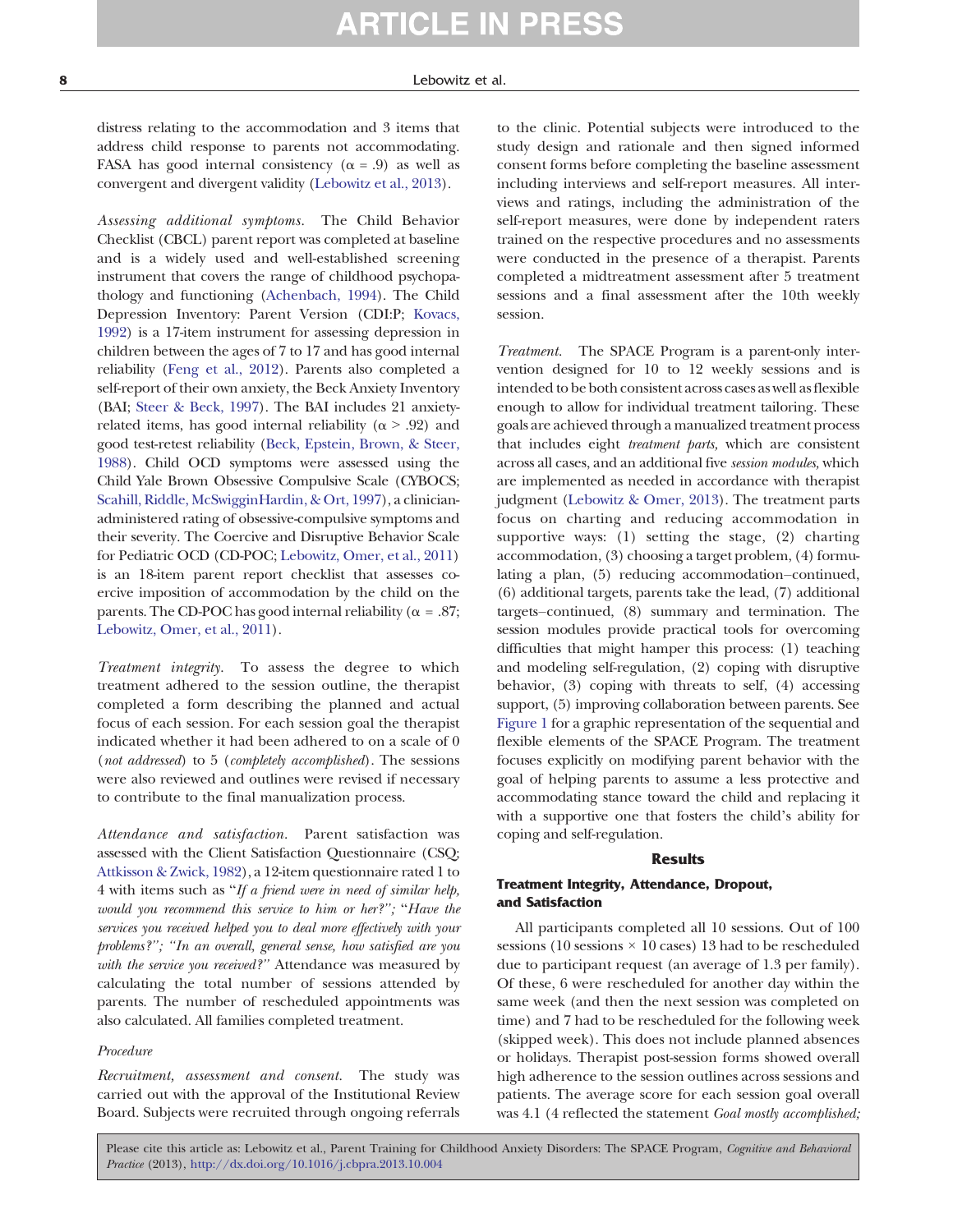### Parent Training for Childhood Anxiety 9

<span id="page-8-0"></span>

Figure 1. Treatment Sequence and Flexible Modules.

5 reflected Completely accomplished). Client satisfaction as reported through the CSQ was exceedingly high for this open trial. Average ratings per item on the scale ranged from 3.8 to the maximum of 4 and the average total rating was 59.1 out of a maximum of 60.

### Session Module Deployment

Following the SPACE Program manual, all treatments included the eight treatment parts. Session modules were deployed based on the needs of individual cases, as assessed by the therapist. Table 1 summarizes the frequency with which each module was implemented and the average session number in which it was employed.

Table 1 Frequency and Timing of the Implementation of Session Modules

| <b>Session Module</b>                          |               | $N$ (%) <sup>a</sup> Average Session<br>Number <sup>b</sup> |  |  |
|------------------------------------------------|---------------|-------------------------------------------------------------|--|--|
| Teaching and modeling self-regulation          | $4(40\%)$ 8.3 |                                                             |  |  |
| Coping with disruptive behavior                | $6(60\%)$ 4   |                                                             |  |  |
| Coping with threats to self                    | 2(20%) 5.5    |                                                             |  |  |
| Accessing support                              | 9(90%) 3.5    |                                                             |  |  |
| <i>Improving collaboration between parents</i> | $5(50\%)$ 6   |                                                             |  |  |

<sup>a</sup> Number (%) of cases in which each module was implemented.<br><sup>b</sup> Average session number (out of 10) when each module was implemented.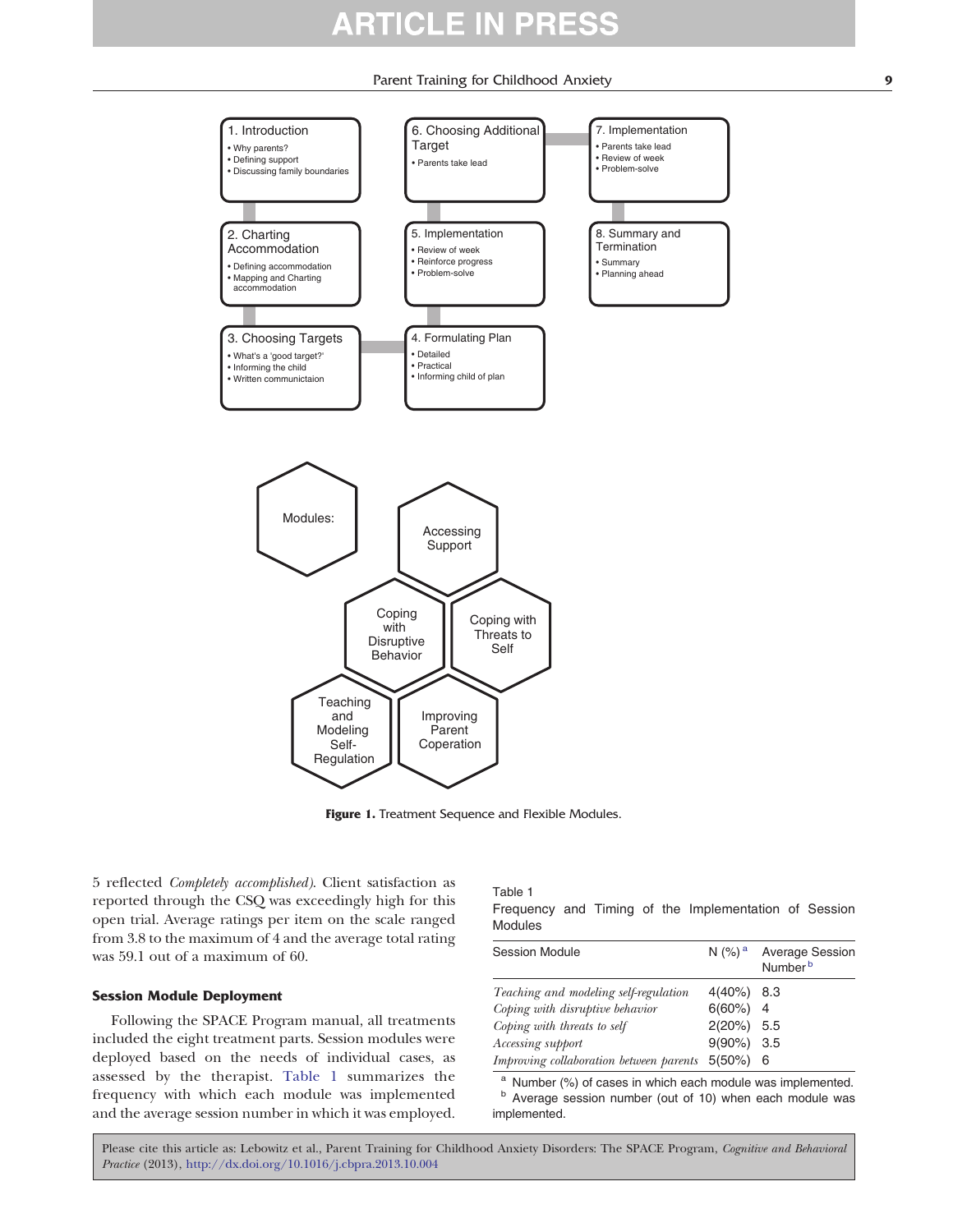#### 10 Lebowitz et al.

#### Clinical outcomes

Six children (60%) were designated as responders based on CGI-Improvement scale score of either 1 (very much improved; 20%) or 2 (much improved; 40%). The remaining four children all had a score of 3 (minimally improved). Paired sample t tests were used to compare clinical measure before and after treatment. The average change on PARS score at post- compared to pretreatment was a significant improvement of 8.2 points (SD 7.0),  $t_{(df = 9)} = 3.7$ ,  $p < 0.01$ . This was equal to an average improvement of 38.4% on PARS, a degree of improvement indicative of response or remission [\(Caporino et al., 2013\)](#page-11-0). Family accommodation, as calculated by the 9 accommodation items on FASA, was reduced posttreatment by an average of 11 points (SD 6.4) out of the maximum possible 36 points,  $t_{\text{(df = 9)}}$  = 5.4,  $p < 0.01$ . Child depressive symptoms showed a small improvement of 2.8 points (SD 4.6), which approached significance,  $t_{\text{(df = 9)}} = 1.9$ ,  $p = 0.086$ . Parent self-reported anxiety manifested a nonsignificant reduction of an average 4.1 points (SD 7.63) on BAI total score,  $t_{\text{(df = 9)}}$  = 1.7,  $p = 0.12$ . See Table 2 for a summary of clinical measures at each of the three time points. Following treatment, 70% of parents reported increased motivation and willingness for individual treatment on the part of the child, relative to before treatment.

#### **Discussion**

This report presents the theoretical foundation, structure, and strategies of a novel parent-based intervention for childhood anxiety disorders. The report also presents results of an open trial of the treatment, with an emphasis on feasibility, acceptability, and initial outcomes. We include multiple excerpts from the treatment manual with the hope of bringing the treatment "to life" and conveying a rich sense of the therapeutic process. Participants in the trial were the parents of children with moderate to severe anxiety who had declined individual

#### Table 2 Clinical Measures at Baseline, Mid- and Posttreatment

therapy (or refused to attend the evaluation). We chose to specifically target treatment-refusing children because this is a significant population for whom there is very little to offer outside of pharmacotherapy, and some children refuse medication as well. In our experience, parents of children who decline treatment feel frustrated and exasperated but helpless to take action to help their child. Additionally, parents are typically engaged in significant accommodation, unwittingly or unwillingly contributing to the perpetuation of the anxiety. Parent treatment that empowers parents to replace this situation with the ability to actively support their child's improvement may be very welcome. However, the treatment piloted in this trial is not exclusive to treatment-refusing children and could be equally beneficial in less exigent circumstances.

The treatment approach piloted in this study was developed to address parental behavior specific to the interaction with anxious children, and to target core aspects of the dyadic and systemic dynamics at play in the families of children suffering from anxiety. Earlier attempts to involve parents in the treatment of childhood anxiety have focused, with some notable exceptions, on teaching more generic parenting skills such as problem solving, training parents as lay CBT therapists, or simply increasing the involvement of parents in their child's individual treatment [\(Barmish &](#page-11-0) [Kendall, 2005; Silverman, Kurtines, Jaccard, & Pina, 2009](#page-11-0)). Empirical evidence has not supported the hypothesis that this approach enhances outcomes beyond what is achieved by treating a child individually [\(Barmish & Kendall, 2005;](#page-11-0) [Breinholst et al., 2012; Reynolds et al., 2012](#page-11-0)). Moreover, these approaches are predicated on the child participating in and complying with the therapeutic process, a condition that excludes treatment of children who do not recognize the need for change, are too anxious to attempt it, or have come to rely on parent accommodation. By focusing on parent rather than child behavior, the SPACE Program

| Measure                         | <b>Pre Treatment</b> |           | Mid Treatment |           | <b>Post Treatment</b> |           |
|---------------------------------|----------------------|-----------|---------------|-----------|-----------------------|-----------|
|                                 | Week 0               |           | Week 5        |           | Week 10               |           |
|                                 | Mean                 | <b>SD</b> | Mean          | <b>SD</b> | Mean                  | <b>SD</b> |
| <b>PARS</b>                     | 20.3                 | 3.9       | 15.5          | 4.7       | 12.1                  | 5.9       |
| CGI-S                           | 4.9                  | 1.3       | 4.2           | 1.6       | 3                     | 1.2       |
| <b>FASA Total Score</b>         | 31.2                 | 13.6      | 20.1          | 11.4      | 14.8                  | 8.5       |
| FASA 9 Item Accommodation Score | 20.5                 | 8.7       | 11.8          | 8.4       | 9.5                   | 5.6       |
| CYBOCS <sup>*</sup>             | 27.4                 | 3.6       | 23.7          | 5.8       | 16                    | 6.6       |
| CDI:P                           | 23.1                 | 4.9       | 20.8          | 3.5       | 20.3                  | 4.2       |
| <b>BAI</b>                      | 8.3                  | 6.3       | 4.2           | 3.3       | 4.2                   | 4.8       |

Note. PARS = Pediatric Anxiety Rating Scale; CGI-S = Clinical Global Impression Scale - Severity; FASA = Family Accommodation Scale Anxiety; CYBOCS = Child Yale-Brown Obsessive Compulsive Scale; CDI:P = Child Depression Inventory: Parent; BAI = Beck Anxiety Inventory.

CYBOCS scores are calculated only for children with obsessive-compulsive disorder ( $N = 4$ ).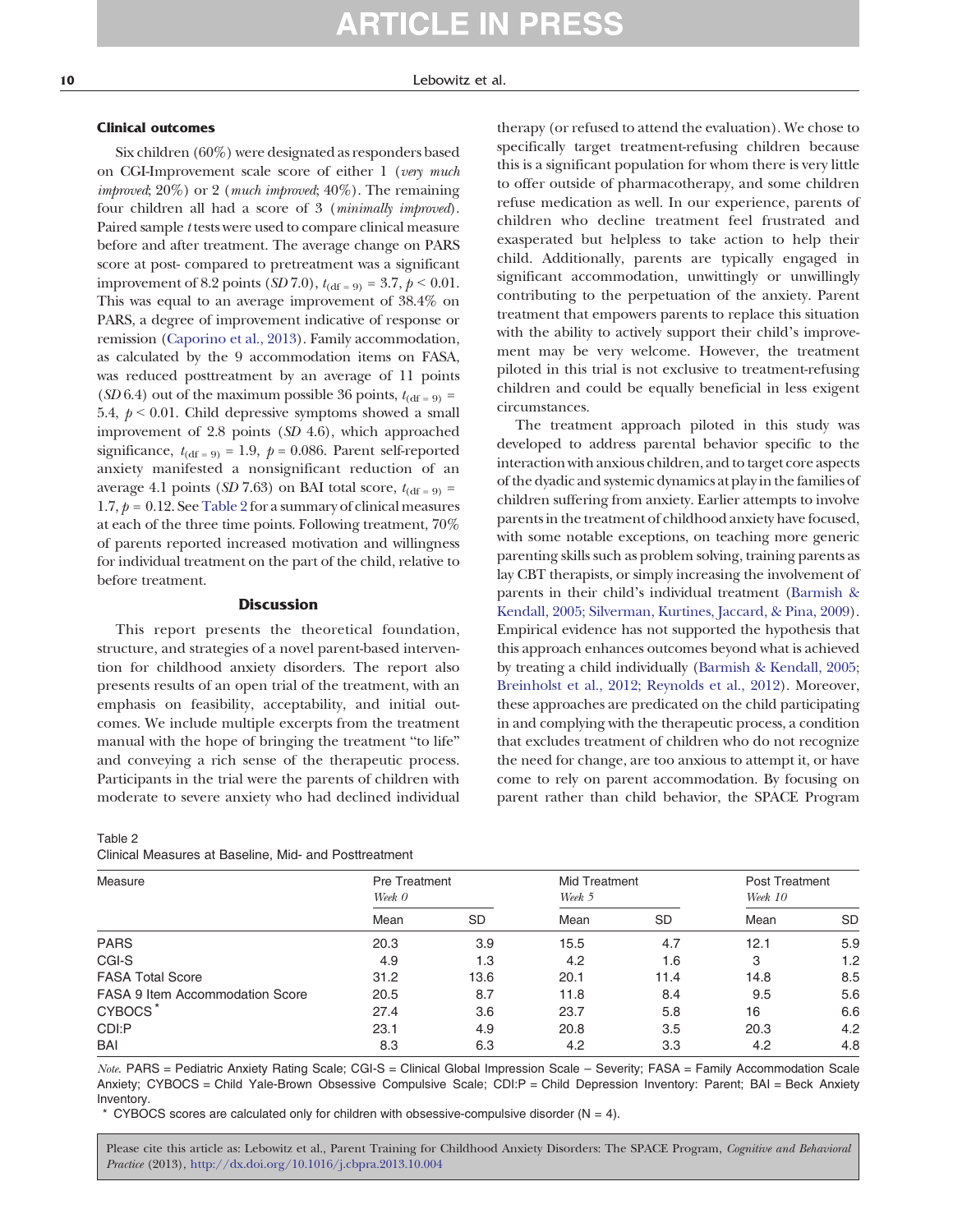avoids the axiom of child collaboration making it a welcome, but not crucial, aspect of the therapeutic process. The focus on parent-specific aspects of the dynamic typically surrounding an anxious child can increase the unique contribution of parent training for childhood anxiety.

The SPACE Program is not the first to address systemic aspects of childhood anxiety disorders, nor is it unique in aiming to reduce accommodation. However, other programs that share these characteristics differ in two important ways. First, they have been aimed almost exclusively at young children, typically younger than school age. Undertaking the challenge of modifying the interaction patterns of parents with older children requires different tools. The child's presence in treatment cannot be taken for granted and tools such as sticker charts, time-out, and special time are hard to implement with older children or adolescents. The SPACE Program uses the NVR framework to equip parents with tools for addressing the challenges in developmentally appropriate ways. This approach is supported by the finding that parent training utilizing an NVR approach can be effective even with highly dependent adult children, many of whom suffer from anxiety disorders ([Lebowitz,](#page-12-0) [Dolberger, et al., 2012\)](#page-12-0). Second, SPACE places a stronger emphasis on reducing parent accommodation than earlier programs. By making accommodation the central theme of treatment, the focus shifts away from the child and on to the parents—potentially paving the way for treatment in cases that do not lend themselves to CBT or other child-focused treatments.

### Limitations

The results of this study should be interpreted in light of all the limitations typical of this stage of research, such as the small sample size, the absence of any control condition, and the fact that therapy in all cases was conducted by a single clinician. These limitations are offset, but not corrected, by the employment of independent raters, the combination of reliable structured interviews and parent self-report, and the fact that the main goal at this stage is more to pilot feasibility than to demonstrate efficacy. Despite the limitations, this study is unique in reporting on a novel parent-based intervention targeting specific parent factors with known importance for the development and course of childhood anxiety disorders.

#### Conclusions and Clinical Implications

Despite the limitations discussed above, the results of this study support the feasibility and acceptability of the SPACE Program. No parents dropped out after beginning treatment and satisfaction was very high following treatment. This is particularly important as the treatment not only focuses on parents, who might naturally prefer that the child be the patient, but requires that they make significant changes in their own behavior. The improvement reported by parents in child symptomatology and their own accommodating behavior following treatment supports the importance of future investigations and more controlled studies of this program. These preliminary results are unique in highlighting the possibility of a promising treatment for children who otherwise are the least likely candidates to benefit from traditional forms of treatment for anxiety. The increased willingness and motivation for treatment on the part of the children whose parents participated in the study is a promising outcome. Given that the participants in this study had been recruited based on their children's choice to decline treatment, the SPACE Program points to the potential of focused parent training to improve the likelihood of children benefiting from their own individual therapy.

Reducing parental accommodation may act to increase motivation in various ways. First, children who have relied on accommodation to avoid feeling anxious may feel this is no longer a viable alternative, thereby leading to increased desire to learn skills that would help them to cope with feelings of anxiety. In addition, the decreased accommodation may have created opportunities for the child to experience themselves as better able to cope than they had believed. By diminishing the reliance on parental regulation of anxious states, children may discover themselves more capable of self-regulation than they had thought.

Additional and more controlled studies are necessary to further investigate the efficacy of this program. Further research could also address the question of which families are most likely to benefit from a parent-based approach of the kind piloted here. It seems likely that children whose parents are highly accommodating would benefit more than those whose parents accommodate less. Incorporating a measure of family accommodation [\(Lebowitz et al.,](#page-12-0) [2013\)](#page-12-0) into assessment procedures and using detailed charting of accommodation such as those in the SPACE manual could help to identify likely patients. Children who either refuse to participate in other treatment such as CBT or have not sufficiently benefited from them, such as those included in the current sample, are also likely candidates to benefit from SPACE. On the other hand, children whose anxiety symptoms do not manifest at home, or do not appear to significantly involve their parents, are probably less likely to benefit from this kind of intervention. Additional moderators of outcome will emerge through further research. The SPACE Program is intended for use with school-age children in the K–12 grade range. Our clinical experience indicates that it is suitable across this range but research is needed to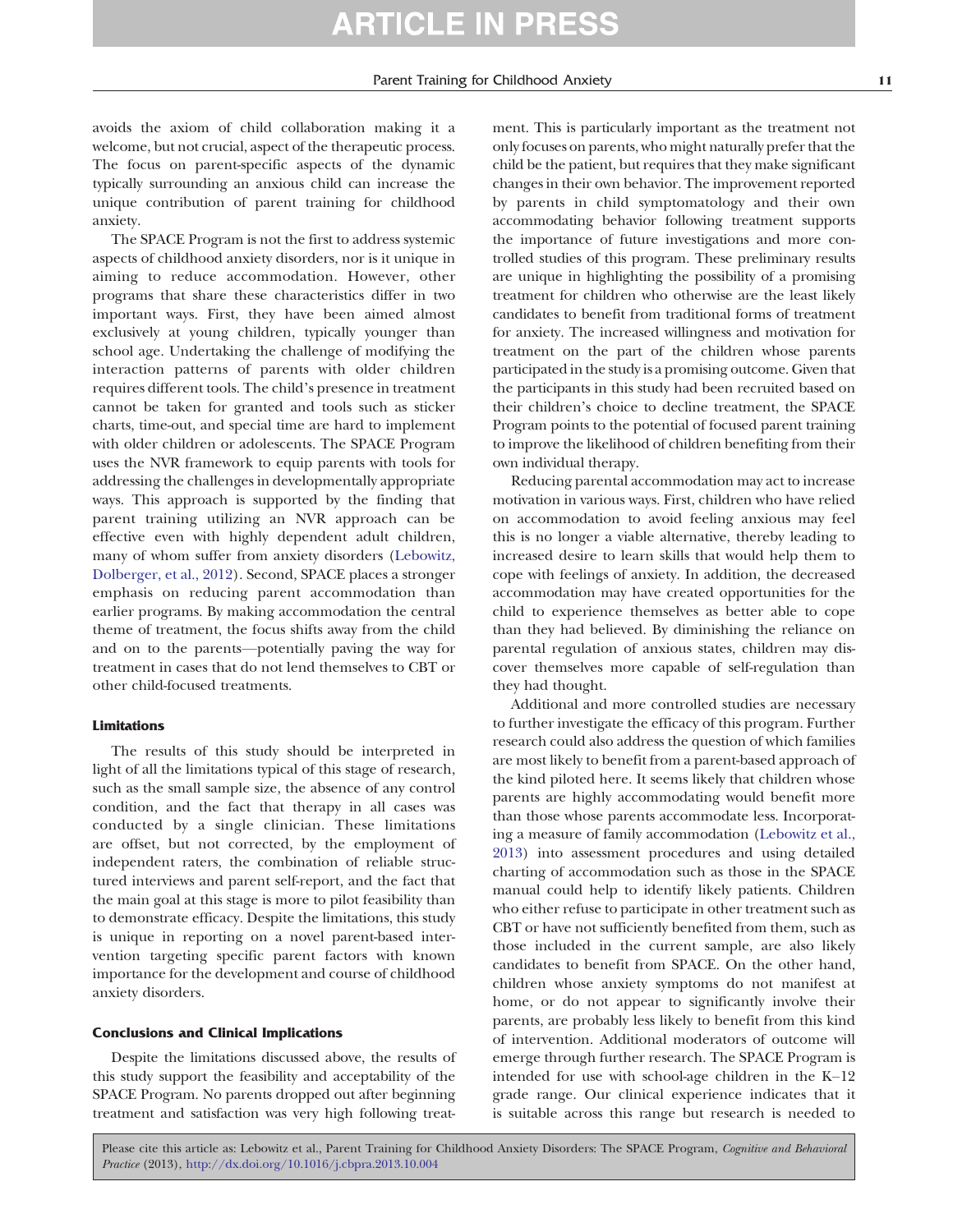#### <span id="page-11-0"></span>12 Lebowitz et al.

confirm this empirically. Parent and family variables, such as parent anxiety and other psychopathology, could also potentially impact the ability to benefit from SPACE. Reports so far have indicated that while parent anxiety can moderate the effect of family-based CBT, the long-term outcomes may not actually be moderated (Cobham, Dadds, Spence, & McDermott, 2010). The SPACE Program does not directly target reducing parent anxiety as an objective of treatment, and though parent anxiety in the pilot sample did decrease, the change was not statistically significant. Given the relatively low baseline anxiety level in this small sample size, however, it is still unclear to what extent SPACE brings about reductions in parent anxiety.

An additional direction for future research relates to the neurobiology of parental behavior, especially parental responses to child distress. The neural circuitry and neuroendocrinology involved in parental responsiveness is only slowly becoming familiar ([Strathearn, Fonagy,](#page-12-0) [Amico, & Montague, 2009; Swain, 2011\)](#page-12-0). As the relation between the neurobiology of parental responsiveness to child distress, and patterns of family accommodation of childhood anxiety becomes clearer, biomarkers moderating treatment outcomes for interventions targeting those patterns may emerge.

#### References

- Achenbach, T. M. (1994). Child Behavior Checklist and related instruments. In M. Maurish (Ed.), The use of psychological testing for treatment planning and outcome assessment (pp. 517–549). Hillsdale, NJ: Lawrence Erlbaum.
- American Psychiatric Association. (2000). Diagnostic and statistical manual of mental disorders (4th ed., text revision). Washington, DC: Author.
- Attkisson, C. C., & Zwick, R. (1982). The client satisfaction questionnaire. Psychometric properties and correlations with service utilization and psychotherapy outcome. Evaluation and Program Planning, 5, 233–237.
- Barmish, A. J., & Kendall, P. C. (2005). Should parents be co-clients in cognitive-behavioral therapy for anxious youth? Journal of Clinical Child and Adolescent Psychology, 34, 569–581.
- Barrett, P. M., Dadds, M. R., & Rapee, R. M. (1996). Family treatment of childhood anxiety: A controlled trial. Journal of Consulting and Clinical Psychology, 64, 333–342.
- Beck, A. T., Emery, G., & Greenberg, R. L. (2005). Anxiety disorders and phobias: A cognitive perspective (15th anniversary ed.). Cambridge, MA: Basic Books.
- Beck, A. T., Epstein, N., Brown, G., & Steer, R. A. (1988). An inventory for measuring clinical anxiety: Psychometric properties. Journal of Consulting and Clinical Psychology, 56, 893–897.
- Bodden, D. H., Bogels, S. M., Nauta, M. H., De Haan, E., Ringrose, J., Appelboom, C., Brinkman, A. G., & Appelboom-Geerts, K. C. (2008). Child versus family cognitive-behavioral therapy in clinically anxious youth: an efficacy and partial effectiveness study. Journal of the American Academy of Child and Adolescent Psychiatry, 47, 1384–1394.
- Bowlby, J. (1969). Attachment and loss. New York, NY: Basic Books.
- Bowlby, R., & King, P. (2004). Fifty years of attachment theory. London: Karnac on behalf of the Winnicott Clinic of Psychotherapy.
- Breinholst, S., Esbjorn, B. H., Reinholdt-Dunne, M. L., & Stallard, P. (2012). CBT for the treatment of child anxiety disorders: A review of why parental involvement has not enhanced outcomes. Journal of Anxiety Disorders, 26, 416–424.
- Calvocoressi, L., Lewis, B., Harris, M., Trufan, S. J., Goodman, W. K., McDougle, C. J., & Price, L. H. (1995). Family accommodation in

obsessive-compulsive disorder. American Journal of Psychiatry, 152, 441–443.

- Caporino, N. E., Brodman, D. M., Kendall, P. C., Albano, A. M., Sherrill, J., Piacentini, J., . . . Walkup, J. T. (2013). Defining treatment response and remission in child anxiety: Signal detection analysis using the pediatric anxiety rating scale. Journal of the American Academy of Child and Adolescent Psychiatry, 52, 57–67.
- Cartwright-Hatton, S. (2010). From timid to tiger. Chichester, UK: Wiley-Blackwell.
- Cartwright-Hatton, S., McNally, D., Field, A. P., Rust, S., Laskey, B., Dixon, C., ... Woodham, A. (2011). A new parenting-based group intervention for young anxious children: Results of a randomized controlled trial. Journal of the American Academy of Child and Adolescent Psychiatry, 50, 242–251 e6.
- Cobham, V. E., Dadds, M. R., & Spence, S. H. (1998). The role of parental anxiety in the treatment of childhood anxiety. Journal of Consulting and Clinical Psychology, 66, 893–905.
- Cobham, V. E., Dadds, M. R., Spence, S. H., & McDermott, B. (2010). Parental anxiety in the treatment of childhood anxiety: A different story three years later. Journal of Clinical Child and Adolescent Psychology, 39, 410–420.
- Comer, J. S., Puliafico, A. C., Aschenbrand, S. G., McKnight, K., Robin, J. A., Goldfine, M. E., & Albano, A. M. (2012). A pilot feasibility evaluation of the CALM Program for anxiety disorders in early childhood. Journal of Anxiety Disorders, 26, 40–49.
- Compton, S. N., March, J. S., Brent, D., Albano, A. M. t., Weersing, R., & Curry, J. (2004). Cognitive-behavioral psychotherapy for anxiety and depressive disorders in children and adolescents: An evidence-based medicine review. Journal of the American Academy of Child and Adolescent Psychiatry, 43, 930–959.
- Costello, E. J., Egger, H. L., & Angold, A. (2005). The developmental epidemiology of anxiety disorders: Phenomenology, prevalence, and comorbidity. Child and Adolescent Psychiatric Clinics of North America, 14, 631–648, vii.
- Crawford, A. M., & Manassis, K. (2001). Familial predictors of treatment outcome in childhood anxiety disorders. Journal of the American Academy of Child and Adolescent Psychiatry, 40, 1182–1189.
- Creswell, C., & Cartwright-Hatton, S. (2007). Family treatment of child anxiety: Outcomes, limitations and future directions. Clinical Child and Family Psychology Review, 10, 232–252.
- Dadds, M. R., Barrett, P. M., Rapee, R. M., & Ryan, S. (1996). Family process and child anxiety and aggression: An observational analysis. Journal of Abnormal Child Psychology, 24, 715–734.
- de Abreu Ramos-Cerqueira, A. T., Torres, A. R., Torresan, R. C., Negreiros, A. P. M., & Vitorino, C. N. (2008). Emotional burden in caregivers of patients with obsessive-compulsive disorder. Depression and Anxiety, 25, 1020–1027.
- Essau, C. A., Conradt, J., & Petermann, F. (2000). Frequency, comorbidity, and psychosocial impairment of specific phobia in adolescents. Journal of Clinical Child Psychology, 29, 221–231.
- Eyberg, S. M., Nelson, M. M., & Boggs, S. R. (2008). Evidence-based psychosocial treatments for children and adolescents with disruptive behavior. Journal of Clinical Child and Adolescent Psychology, 37, 215–237.
- Feng, X., Forbes, E. E., Kovacs, M., George, C. J., Lopez-Duran, N. L., Fox, N. A., & Cohn, J. F. (2012). Children's depressive symptoms in relation to EEG frontal asymmetry and maternal depression. Journal of Abnormal Child Psychology, 40, 265–276.
- Gandhi. (1951). Satyagraha non-violent resistance (1st ed.). Ahmedabad: Navajivan.
- Garcia, A. M., Sapyta, J. J., Moore, P. S., Freeman, J. B., Franklin, M. E., March, J. S., & Foa, E. B. (2010). Predictors and moderators of treatment outcome in the Pediatric Obsessive Compulsive Treatment Study (POTS I). Journal of the American Academy of Child and Adolescent Psychiatry, 49, 1024–1033.
- Ginsburg, G. S., Siqueland, L., Masia-Warner, C., & Hedtke, K. A. (2004). Anxiety-disorders in children: Family matters. Cognitive and Behavioral Practice, 11, 28–43.
- Guy W Editor. (1985). CGI Clinical Global Impressions Scale NIMH. Psychopharmacology Bulletin, 21, 839–843.
- Harlow, H. F., & Zimmermann, R. R. (1959). Affectional responses in the infant monkey; orphaned baby monkeys develop a strong and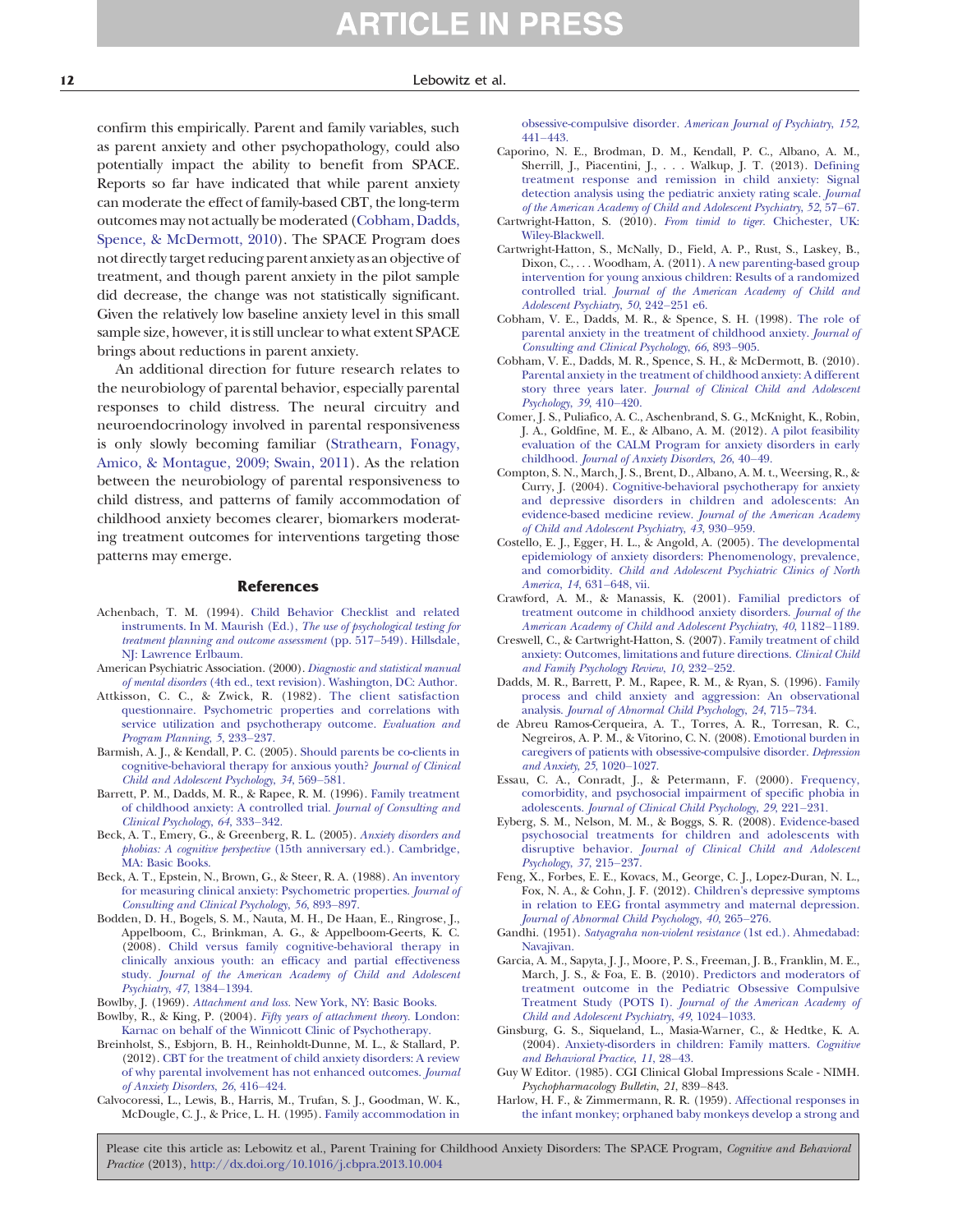#### Parent Training for Childhood Anxiety 13

<span id="page-12-0"></span>persistent attachment to inanimate surrogate mothers. Science, 130, 421–432.

- Heyne, D., King, N. J., Tonge, B. J., Rollings, S., Young, D., Pritchard, M., & Ollendick, T. H. (2002). Evaluation of child therapy and caregiver training in the treatment of school refusal. Journal of the American Academy of Child and Adolescent Psychiatry, 41, 687–695.
- Kaminski, J. W., Valle, L. A., Filene, J. H., & Boyle, C. L. (2008). A meta-analytic review of components associated with parent training program effectiveness. Journal of Abnormal Child Psychology, 36, 567–589.
- King, M. L., Jr. (2003). Martin Luther King explains nonviolent resistance. In Understanding prejudice and discrimination (pp. 500–506). New York, NY: McGraw-Hill.
- Kovacs, M. (1992). Children's Depression Inventory. New York, NY: Multi-Helath Systems.
- Krebs, G., & Heyman, I. (2010). Treatment-resistant obsessive-compulsive disorder in young people: Assessment and treatment strategies. Child and Adolescent Mental Health, 15, 2–11.
- Lebowitz, E. R. (2013). Parent-based treatment for childhood and adolescent OCD. Journal of Obsessive-Compulsive and Related Disorders, 2, 425–431.
- Lebowitz, E. R., Dolberger, D., Nortov, E., & Omer, H. (2012). Parent training in non violent resistance for adult entitled dependence. Family Process, 51, 1–17.
- Lebowitz, E. R., & Omer, H. (2013). Treating childhood and adolescent anxiety: A guide for caregivers. Hoboken, NJ: Wiley.
- Lebowitz, E. R., Omer, H., & Leckman, J. F. (2011). Coercive and disruptive behaviors in pediatric obsessive–compulsive disorder. Depression and Anxiety, 28, 899–905.
- Lebowitz, E. R., Panza, K. E., Su, J., & Bloch, M. H. (2012). Family accommodation in obsessive–compulsive disorder. Expert Review of Neurotherapeutics, 12, 229–238.
- Lebowitz, E. R., Vitulano, L. A., Mataix-Cols, D., & Leckman, J. (2011). Editorial Perspective: When OCD takes over…the family! Coercive and disruptive behaviours in paediatric obsessive compulsive disorder. Journal of Child Psychology and Psychiatry and Allied Disciplines, 52, 1249–1250.
- Lebowitz, E. R., Vitulano, L. A., & Omer, H. (2011). Coercive and disruptive behaviors in pediatric obsessive compulsive disorder: A qualitative analysis. Psychiatry, 74, 362–371.
- Lebowitz, E. R., Woolston, J., Bar-Haim, Y., Calvocoressi, L., Dauser, C., Warnick, E., . . . Leckman, J. F. (2013). Family accommodation in pediatric anxiety disorders. Depression and Anxiety, 30, 47–54.
- Lyneham, H. J., & Rapee, R. M. (2006). Evaluation of therapist-supported parent-implemented CBT for anxiety disorders in rural children. Behaviour Research and Therapy, 44, 1287–1300.
- Mendlowitz, S. L., Manassis, K., Bradley, S., Scapillato, D., Miezitis, S., & Shaw, B. F. (1999). Cognitive-behavioral group treatments in childhood anxiety disorders: The role of parental involvement. Journal of the American Academy of Child and Adolescent Psychiatry, 38, 1223–1229.
- Merry, S. N. (2011). 'Timid to Tiger' group parenting training reduces anxiety diagnoses in 3-9-year-olds. Evidence Based Mental Health, 14, 74.
- Nauta, M. H., Scholing, A., Emmelkamp, P. M. G., & Minderaa, R. (2001). Cognitive-behavioural therapy for anxiety disordered children in a clinical setting: Does additional cognitive parent training enhance treatment effectiveness? Clinical Psychology and Psychotherapy, 8, 330–340.
- Nauta, M. H., Scholing, A., Emmelkamp, P. M. G., & Minderaa, R. B. (2003). Cognitive-behavioral therapy for children with anxiety disorders in a clinical setting: No additional effect of a cognitive parent training. Journal of the American Academy of Child and Adolescent Psychiatry, 42, 1270–1278.
- Newman, M. G. (2000). Recommendations for a cost-offset model of psychotherapy allocation using generalized anxiety disorder as an example. Journal of Consulting and Clinical Psychology, 68, 549–555.
- Omer, H. (2004). Nonviolent resistance: A new approach to violent and self-destructive children. New York, NY: Cambridge University Press. Omer, H. (2011). The new authority: Family, school, community. New York,
- NY: Cambridge University Press. Omer, H., Steinmetz, S. G., Carthy, T., & von Schlippe, A. (2013). The
- Anchoring Function: Parental Authority and the Parent-Child Bond. Family Process, 52, 193–206.
- Peris, T. S., & Piacentini, J. (2013). Optimizing treatment for complex cases of childhood obsessive compulsive disorder: A preliminary trial. Journal of Clinical Child and Adolescent Psychology, 42(1), 1-8.
- Pincus, D. B., Santucci, L. C., Ehrenreich, J. T., & Eyberg, S. M. (2008). The implementation of modified Parent-Child Interaction Therapy for youth with Separation Anxiety Disorder. Cognitive and Behavioral Practice, 15, 118–125.
- Puliafico, A. C., Comer, J. S., & Pincus, D. B. (2012). Adapting parent-child interaction therapy to treat anxiety disorders in young children. Child and Adolescent Psychiatric Clinics of North America, 21, 607–619.
- Rapee, R. M. (1997). Potential role of childrearing practices in the development of anxiety and depression. Clinical Psychology Review, 17, 47–67.
- Rapee, R. M., Schniering, C. A., & Hudson, J. L. (2009). Anxiety disorders during childhood and adolescence: Origins and treatment. Annual Review of Clinical Psychology, 5, 311–341.
- Reynolds, S., Wilson, C., Austin, J., & Hooper, L. (2012). Effects of psychotherapy for anxiety in children and adolescents: A meta-analytic review. Clinical Psychology Review, 32, 251–262.
- Rounsaville, B. J., Carroll, K. M., & Onken, L. S. (2001). A Stage Model of Behavioral Therapies research: Getting started and moving on from stage I. Clinical Psychology-Science and Practice, 8, 133-142.
- RUPP Anxiety Study Group. (2002). The Pediatric Anxiety Rating Scale (PARS): Development and psychometric properties. Journal of the American Academy of Child and Adolescent Psychiatry, 41, 1061–1069.
- Scahill, L., Riddle, M. A., McSwigginHardin, M., & Ort, S. I. (1997). Children's Yale-Brown Obsessive Compulsive Scale: Reliability and validity. Journal of the American Academy of Child & Adolescent Psychiatry, 36, 844–852.
- Silverman, W. K., Kurtines, W. M., Jaccard, J., & Pina, A. A. (2009). Directionality of change in youth anxiety treatment involving parents: An initial examination. Journal of Consulting and Clinical Psychology, 77, 474–485.
- Silverman, W. K., Pina, A. A., & Viswesvaran, C. (2008). Evidence-based psychosocial treatments for phobic and anxiety disorders in children and adolescents. Journal of Clinical Child and Adolescent Psychology, 37, 105–130.
- Silverman, W. K., Saavedra, L. M., & Pina, A. A. (2001). Test-retest reliability of anxiety symptoms and diagnoses with the Anxiety Disorders Interview Schedule for DSM-IV: Child and parent versions. Journal of the American Academy of Child and Adolescent Psychiatry, 40, 937–944.
- Siqueland, L. (2005). Cognitive behavioral and attachment based family therapy for anxious adolescents: Phase I and II studies. Journal of Anxiety Disorders, 19, 361.
- Siqueland, L., Kendall, P. C., & Steinberg, L. (1996). Anxiety in children: Perceived family environments and observed family interaction. Journal of Clinical Child Psychology, 25, 225–237.
- Southam-Gerow, M. A., Kendall, P. C., & Weersing, V. R. (2001). Examining outcome variability: Correlates of treatment response in a child and adolescent anxiety clinic. Journal of Clinical Child Psychology, 30, 422–436.
- Spence, S. H. (2000). The treatment of childhood social phobia: The effectiveness of a social skills training-based, cognitive-behavioural intervention, with and without parental involvement. Journal of Child Psychology and Psychiatry and Allied Disciplines, 41, 713.
- Steer, R. A., & Beck, A. T. (1997). Beck Anxiety Inventory. In C. P. Z. R. J. Wood (Ed.), Evaluating stress: A book of resources (pp. 23–40). Lanham, MD, US: Scarecrow Education.
- Storch, E. A., Geffken, G. R., Merlo, L. J., Jacob, M. L., Murphy, T. K., Goodman, W. K., Larson, M. J., Fernandez, M., & Grabill, K. (2007). Family accommodation in pediatric obsessive-compulsive disorder. Journal of Clinical Child and Adolescent Psychology, 36, 207–216.
- Storch, E. A., Lehmkuhl, H. D., Ricketts, E., Geffken, G. R., Marien, W., & Murphy, T. K. (2010). An open trial of intensive family based cognitive-behavioral therapy in youth with obsessive-compulsive disorder who are medication partial responders or nonresponders. Journal of Clinical Child and Adolescent Psychology, 39, 260–268.
- Strathearn, L., Fonagy, P., Amico, J., & Montague, P. R. (2009). Adult attachment predicts maternal brain and oxytocin response to infant cues. Neuropsychopharmacology, 34, 2655–2666.